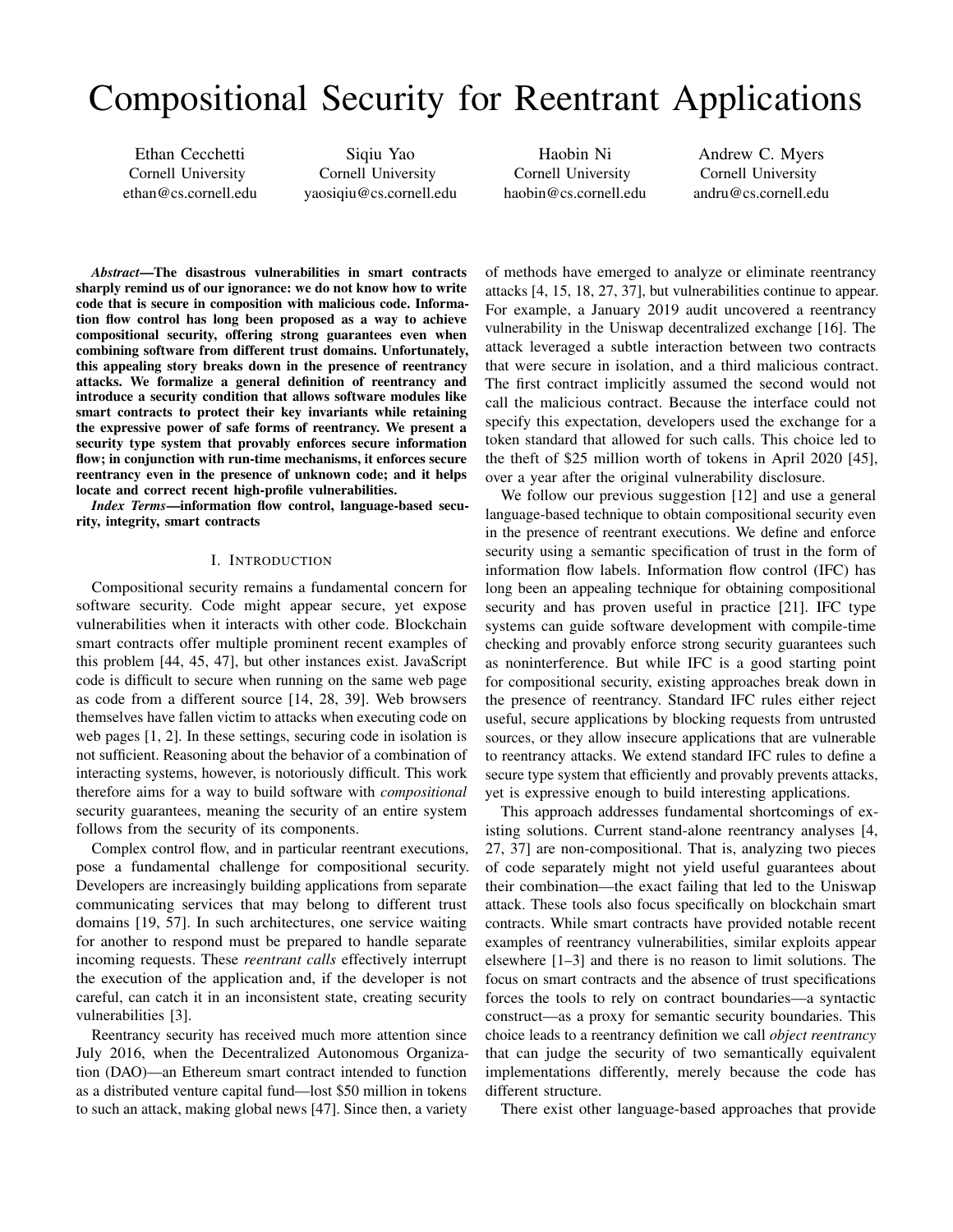compositional guarantees and consider reentrancy, but they are again smart-contract focused and use object-based reentrancy definitions. Moreover, some limit expressiveness by outlawing reentrancy entirely [\[15,](#page-14-3) [18\]](#page-14-4), while others provide only heuristic reentrancy protection [\[9,](#page-14-9) [51,](#page-15-6) [52\]](#page-15-7). In addition, they universally assume that all code is written in the same language. This strong assumption clearly does not apply to open systems where anyone can submit code, like Ethereum contracts or JavaScript on web pages. Even in closed systems with controlled environments and known code, new code might need to interact with legacy applications that do not respect the language rules.

We address these shortcomings by defining a new generalpurpose security type system that tracks the integrity of data and computation. In addition to providing standard IFC data security guarantees, the type system combines with a run-time mechanism to provably eliminate dangerous reentrancy while allowing safe reentrancy. The guarantees, moreover, continue to hold even when trusted code interacts with untrusted code that does not obey the same restrictions.

The remainder of the paper is structured as follows:

- Examples in Section [II](#page-1-0) show the complexity of reentrancy. • Section [III](#page-3-0) provides background on information flow
	- control and exposes its failure to handle reentrancy.
- Section [IV](#page-3-1) presents a new definition of security in the presence of reentrancy.
- Section [V](#page-5-0) defines SeRIF, a core calculus that eliminates insecure reentrancy by combining a static IFC type system with a dynamic locking mechanism.
- Section [VI](#page-9-0) shows formally that SeRIF enforces our formal, compositional security condition.
- Section [VII](#page-11-0) describes a prototype type checker implementation and our experience using it on realistic programs.
- Section [VIII](#page-12-0) discusses related work in more detail and Section [IX](#page-13-4) concludes.

#### II. MOTIVATION

<span id="page-1-0"></span>By their very nature, reentrancy vulnerabilities are often hard to spot. For instance, the attack on Ethereum's Decentralized Autonomous Organization (DAO) was considered subtle at the time [\[17\]](#page-14-10), despite being one of the simplest examples of reentrancy. To build intuition, we present three running examples of applications with reentrancy. Though we have distilled them to their core components, the vulnerabilities have undermined security in real-world applications.

#### <span id="page-1-3"></span>*A. Uniswap*

We begin with the Uniswap/Lendf.me reentrancy vulnerability first identified in January 2019 [\[16\]](#page-14-6) and later exploited in April 2020 [\[45\]](#page-15-1). The vulnerability arises from the combination of two contracts. Though each may be considered secure in isolation, they combine in unexpected ways, demonstrating the need for *compositional* reentrancy security.

Uniswap is a smart contract platform where users can exchange one token for another. Figure [1](#page-1-1) shows a simplified portion of the Uniswap contract: the exchange function

```
1 contract Uniswap {
2 Token tX, tY;
3
4 function sellXForY(uint xSold) returns uint {
5 uint prod = tX.getBal(this) * tY.getBal(this);6 uint yKept = prod / (tX.getBal(this) + xSold);
7 uint yBought = tY.getBal(this) - yKept;
8
9 assert tX.transferTo(msg.sender, this, xSold);
10 assert tY.transferTo(this, msg.sender, yBought);
11 return yBought;
12 }
13 }
14
15 contract Token {
16 function transferTo(address from, address to,
17 uint amount) returns bool {
18
19
      ... // check and update balances
20 from.alertSend(to, amount);
21 to.alertReceive(from, amount);
22 return true;
23 }
24 }
```
<span id="page-1-5"></span><span id="page-1-4"></span>Fig. 1. Distilled Solidity [\[55\]](#page-15-8) code for the Uniswap bug.

sellXForY allows users to sell tokens of type  $X$  for tokens of type  $Y$ . Uniswap determines the exchange rate by the amount of  $X$  and  $Y$  it currently holds. It holds the product of the two amounts constant, allowing Uniswap to maintain the same total asset value as exchange rates fluctuate. The tokens themselves are implemented by independent contracts.

To perform an exchange, Uniswap queries its balance with each token, computes how much of token  $Y$  the user bought, and transfers tokens by calling transferTo on each token contract. Tokens execute transfers by first checking and updating balances, and then notifying the sender and recipient, allowing each in turn to execute arbitrary code.

Both contracts appear secure in isolation, following the bestpractice recommendation of modifying state before making external calls to avoid reentrancy concerns [\[56\]](#page-15-9). However, when combined, they expose a dangerous exploit. Suppose the exchange begins with 6 units each of  $X$  and  $Y$ .

- 1) An attacker  $\mathcal A$  calls sellXForY selling 6 units of X.
- 2) Uniswap correctly computes  $\text{prod} = 36$  and yBought = 3.
- 3) Uniswap calls token X to transfer 6 units from  $\mathcal{A}$ .
- 4) The token notifies A, giving it control of the execution.
- <span id="page-1-2"></span>5) Before returning, A calls sellXForY again to sell 6 more units of  $X$ , reentering the Uniswap contract.
- 6) Uniswap now has 12 units of  $X$ , but still 6 units of  $Y$ , so it computes prod = 72, not 36, and yBought = 2.

When the dust settles, Uniswap has  $18$  units of  $X$  and only 1 unit of  $Y$ , having given  $A$  an extra unit of  $Y$  and having broken the invariant that the product of the balances is 36. If desired,  $A$  can reclaim their original 12 units of  $X$  for only 2 units of  $Y$ , keeping the other 3 as illicit profit.

The fundamental problem is a mismatch between Uniswap's notion of secure behavior and the token's. The token correctly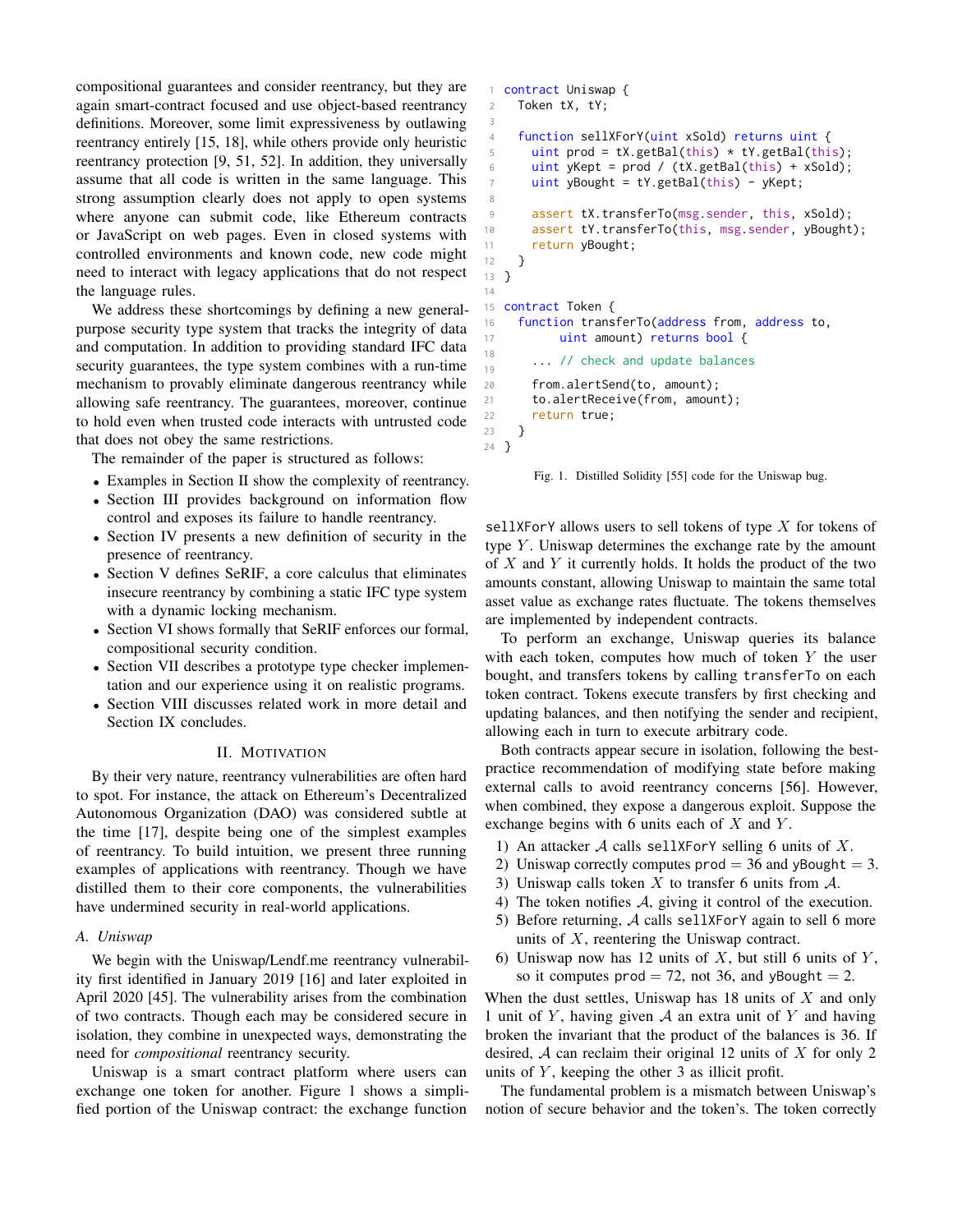```
1 getOrCompute(key, computeFun) {
2 i = getIdx(key) // index of mapping if it exists
3 if (mappings[i] == null) {
4 mappings[i] = computeFun();
5 }
6 return mappings[i];
7 }
```
Fig. 2. The getOrCompute function of a key–value store. Here mappings is an array that the store resizes as mappings are added.

checks that all transfers are valid and authorized and follows programming patterns that avoid (internal) reentrancy concerns. No user can transfer more tokens than they have. Uniswap, however, implicitly assumes that transferTo transfers tokens and returns *without allowing an adversary to call Uniswap before it reestablishes the invariant that*  $prod = 36$ *.* 

This insight suggests two approaches to fixing the bug: (1) token contracts could respect Uniswap's assumption by not calling unknown, untrusted code, or (2) Uniswap could stop relying on the assumption. Current platforms provide no way to guarantee the first option. Uniswap could state its assumption in documentation, but there is no technical means of specifying or enforcing it. Tokens that violate it could continue to freely interface with Uniswap, with disastrous results. The exchange can, however, implement the second option by acquiring a run-time lock on entry to the contract. It could then recognize the above attack and produce an error at step [5.](#page-1-2)

Our approach detects this vulnerability and can specify and correctly analyze either proposed solution. Among existing tools, only Nomos [\[18\]](#page-14-4) can express the assumption of approach (1), which it mandates to statically eliminate all reentrancy. Other tools either cannot properly secure the application [\[9,](#page-14-9) [51,](#page-15-6) [52\]](#page-15-7) or force the use of computationally expensive dynamic locks even when they are unnecessary [\[4,](#page-13-3) [15\]](#page-14-3).

## *B. Key–Value Store*

Smart contracts have made reentrancy concerns highly visible, but reentrancy is not unique to that domain. It has led to multiple critical security vulnerabilities in Internet Explorer  $[1, 2]$  $[1, 2]$  $[1, 2]$ , and is a known concern for any application executing user-provided code [\[3\]](#page-13-2).

For example, key–value stores often compute missing mappings with user-supplied functions [\[43,](#page-15-10) [49\]](#page-15-11). A careless implementation of this functionality can enable dangerous reentrancy. Consider the code in Figure [2,](#page-2-0) along with a clear method that frees mappings and installs a new empty array. An attacker can call getOrCompute, providing as arguments an unmapped key and a malicious function that calls clear and then returns a value. First getOrCompute computes i, then it calls the malicious function, which calls clear and replaces the mappings array. Finally getOrCompute attempts to write the attacker-provided value into index i of the new array.

If i is large—which is likely if the store previously contained many mappings—the write would be past the end of the new empty array. In languages like C/C++ without array bounds checking, an attacker-provided value would thus be written into

```
1 contract TownCrier {
2 address[] requesters, callbacks;
3
4 function deliver(uint reqId, bytes data) {
5 if (msg.sender == SERVICE_ADDR
6 \qquad 88 \text{ requests}[\text{reqId}] := 07 requesters[reqId] = 0;
8 SERVICE_ADDR.call{value: FEE}("");
9 callbacks[reqId].call(bytes);
10 }
11 }
12
13 function cancel(uint reqId) {
14 if (msg.sender == requesters[reqId]) {
15 requesters[reqId] = 0;
16 msg.sender.call{value: FEE}("");
17 }
18 }
19 }
```
<span id="page-2-7"></span><span id="page-2-5"></span><span id="page-2-3"></span>Fig. 3. Solidity [\[55\]](#page-15-8) code for simplified partial Town Crier contract. Here SERVICE\_ADDR is TC's trusted wallet address, and FEE is the request fee.

an arbitrary memory location, enabling remote code execution or other critical security vulnerabilities. Even memory-safe languages like Java explicitly recommend developers check for reentrant modifications and throw exceptions [\[43\]](#page-15-10).

Notably, while this attack appears very similar to concurrentmodification attacks on key–value stores, it requires no concurrency. Single-threaded applications or applications using simple thread-level locking are still vulnerable.

## <span id="page-2-6"></span>*C. Town Crier*

Banning all reentrancy might seem appealing, but this solution would be overly restrictive. Town Crier (TC) [\[65\]](#page-16-0) is an example where safe reentrancy enables important functionality. TC provides authenticated data to smart contracts upon request. Users place requests with a smart-contract front end, and TC processes them asynchronously and delivers the data to userspecified callbacks when it is available. TC also allows users to cancel pending requests for a refund. Figure [3](#page-2-1) shows simplified versions of TC's deliver and cancel methods.

Invoking a user-provided callback in deliver opens the possibility of reentrant calls. Unlike in the previous examples, however, these calls are safe. By ensuring that the request status is updated (lines [7](#page-2-2) and [15\)](#page-2-3) before calling untrusted code (lines [9](#page-2-4) and [16\)](#page-2-5), TC prevents attackers from receiving refunds for canceling requests that are mid-delivery or already canceled. Honest users, however, can still respond to data they receive from one request by creating or canceling *other* requests.

For instance, a user contract may ask TC to function as a real-world timer and alert it at a specific real-world time. When woken up, the contract might determine that it needs to wait longer and request that TC send another alert, say, 2 hours later. A different user could make multiple parallel requests to retrieve the same data, e.g., a stock price, from several sources. Once enough responses have arrived, the user might wish to cancel the outstanding requests to reduce costs. Both of these patterns require safe reentrant calls into TC. This work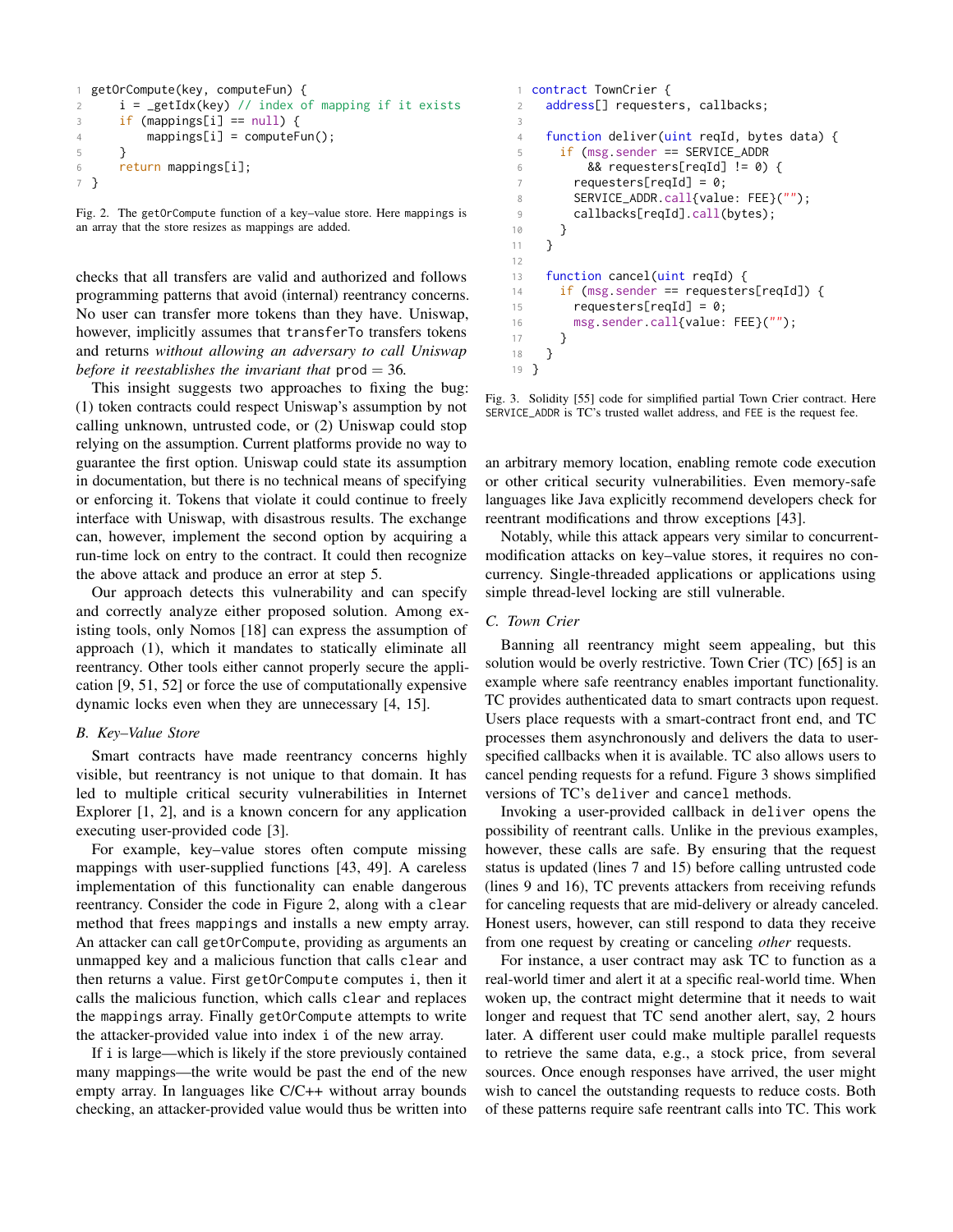aims to allow this *secure* reentrancy while still eliminating the vulnerabilities described above.

## III. INFORMATION FLOW CONTROL

<span id="page-3-0"></span>To obtain compositional security, it is natural to build on top of information flow control (IFC), a classic way to obtain compositional security guarantees such as noninterference [\[24\]](#page-14-11). Most IFC work has focused on data confidentiality [\[50,](#page-15-12) [59\]](#page-15-13), but IFC can also protect integrity [\[8,](#page-14-12) [61\]](#page-15-14) and availability [\[66\]](#page-16-1). As our goal is to guard against attackers performing unexpected calls into trustworthy code, we track only integrity.

IFC systems assign labels to computation and data within a system. As information flows through the system, the label on the destination of information is constrained to be no less restrictive than the label on its source. Since our goal is to enforce integrity, less trusted information should be prevented from influencing more trusted information.

Secure information flow is statically enforceable by a type system [\[50\]](#page-15-12). When linking separate code modules together, the security guarantees offered by the type system are automatically compositional, as long as the linked modules agree on types at interface boundaries and account for the confidentiality and integrity of the code itself [\[5\]](#page-13-5). Of course, real-world systems often have to interact with user-provided code or legacy applications that do not obey the rules of the type system. As we show, such noncompliant code can only violate the security guarantees of code that expresses trust in it.

# <span id="page-3-3"></span>*A. Label model*

We specify integrity using a set of integrity labels  $\mathcal L$  and give each piece of data x a label  $\ell_x$  representing its trust level. The labels have a reflexive, transitive relation  $\ell_1 \Rightarrow \ell_2$ , which we read " $\ell_1$  *acts for*  $\ell_2$ ," to denote that  $\ell_1$  is at least as trusted as  $\ell_2$ . That is, anything that can influence data labeled  $\ell_1$  can also influence data labeled  $\ell_2$ .<sup>[1](#page-3-2)</sup> Data x can thus safely influence data y only when  $\ell_x \Rightarrow \ell_y$ . Influence can be either *explicit*—by assigning x directly to y—or *implicit*—by conditioning on x and assigning different values to  $y$  in each branch. For explicit flows, a simple check that  $\ell_x \Rightarrow \ell_y$  at the point of assignment is sufficient. To control implicit flows, a *program counter label*, written  $pc$ , tracks the integrity of the computation itself, as is standard [\[50\]](#page-15-12). Inside a branch conditioned on  $x$ , the value of  $x$  has influenced control flow, so we require the constraint  $\ell_x \Rightarrow pc$ . Assigning a variable y to some value then requires  $pc \Rightarrow \ell_y$ , ensuring transitively that  $\ell_x \Rightarrow \ell_y$ .

 $\mathcal L$  must also have some additional structure. Any pair of labels  $\ell_1$  and  $\ell_2$  must have a join, denoted  $\ell_1 \vee \ell_2$ , and a meet, denoted  $\ell_1 \wedge \ell_2$ . The join is the least upper bound and the meet is the greatest lower bound, so

$$
\ell_1 \lor \ell_2 \Rightarrow \ell \iff \ell_1 \Rightarrow \ell \text{ and } \ell_2 \Rightarrow \ell
$$
  

$$
\ell \Rightarrow \ell_1 \land \ell_2 \iff \ell \Rightarrow \ell_1 \text{ and } \ell \Rightarrow \ell_2.
$$

We can then safely label information influenced by both  $\ell_1$ and  $\ell_2$  with label  $\ell_1 \vee \ell_2$ , for example. Lastly, the join and meet

<span id="page-3-2"></span><sup>1</sup>Most IFC systems use *flows-to*, denoted  $\sqsubseteq$ . We use acts-for as we find it intuitive, and the two mean the same thing when only tracking integrity.

operators must distribute:  $\ell_1 \vee (\ell_2 \wedge \ell_3) = (\ell_1 \vee \ell_2) \wedge (\ell_1 \vee \ell_3).$ These properties collectively make  $(\mathcal{L}, \Rightarrow)$  a *distributive lattice*.

This additional structure supports the precision and flexibility of our approach to enforcing reentrancy security, discussed in Section [V-B.](#page-6-0) Luckily, existing label models are typically distributive lattices, including two-point lattices, subset lattices of permissions [\[62\]](#page-15-15), and free distributive lattices over a set of principals [\[6,](#page-14-13) [40\]](#page-15-16). In smart-contract systems, for example, it is natural to view contracts themselves as principals with different trust relationships among them. We might then employ *decentralized* information flow control [\[41\]](#page-15-17) where labels are constructed from principals (e.g., contracts) that can influence data or computation.

#### <span id="page-3-4"></span>*B. Endorsement*

Strictly enforcing IFC allows systems to enforce strong security properties like noninterference, which forbids *any* influence from untrusted information to trusted information. Noninterference, however, is too restrictive to build real applications, so practical IFC systems allow *downgrading*. Downgrading integrity, known as *endorsement* [\[67\]](#page-16-2), treats information with a low-integrity label as being more trustworthy than its source would indicate.

From the IFC perspective, services like smart contracts endorse frequently, though implicitly. They expose functions that accept calls from untrusted users, yet modify trusted local state. In other words, untrusted state affects trusted state, which an IFC system should only allow via endorsement.

Existing IFC languages support these trusted functions, but make them explicit. For example, the Jif language [\[38\]](#page-15-18) supports *autoendorse* methods that can be called by an untrusted caller and that boost the integrity of the pc label on entry.

Viewed from the perspective of  $pc$  integrity, reentrancy attacks all exhibit a distinctive pattern: they involve trusted (high-integrity) code calling lower-integrity code, which then calls back into high-integrity code by exploiting endorsement. However, existing endorsement mechanisms in Jif and other systems [\[20,](#page-14-14) [33,](#page-15-19) [36,](#page-15-20) [62\]](#page-15-15) do not prevent this potentially dangerous control-flow pattern. These IFC systems are thus vulnerable to reentrancy attacks. Preventing reentrancy attacks requires new restrictions on endorsement.

## IV. REENTRANCY AND SECURITY

<span id="page-3-1"></span>The examples in Section [II](#page-1-0) show the need across application domains to constrain reentrancy without eliminating it entirely. We build on our previous work [\[12\]](#page-14-7) to provide flexible definitions of reentrancy and security based on information flow control. This choice gives access to existing IFC tools and techniques with their strong data security guarantees, while making possible a precise, semantic specification of security.

#### <span id="page-3-5"></span>*A. Defining Reentrancy*

Prior work [\[4,](#page-13-3) [15,](#page-14-3) [27,](#page-14-5) [37\]](#page-15-5) focuses on smart contracts and defines reentrancy in those terms: if contract  $A$  calls contract  $B$ , which calls back into contract  $A$ , the second call, and thus the entire execution, is considered reentrant. If no calls to A occur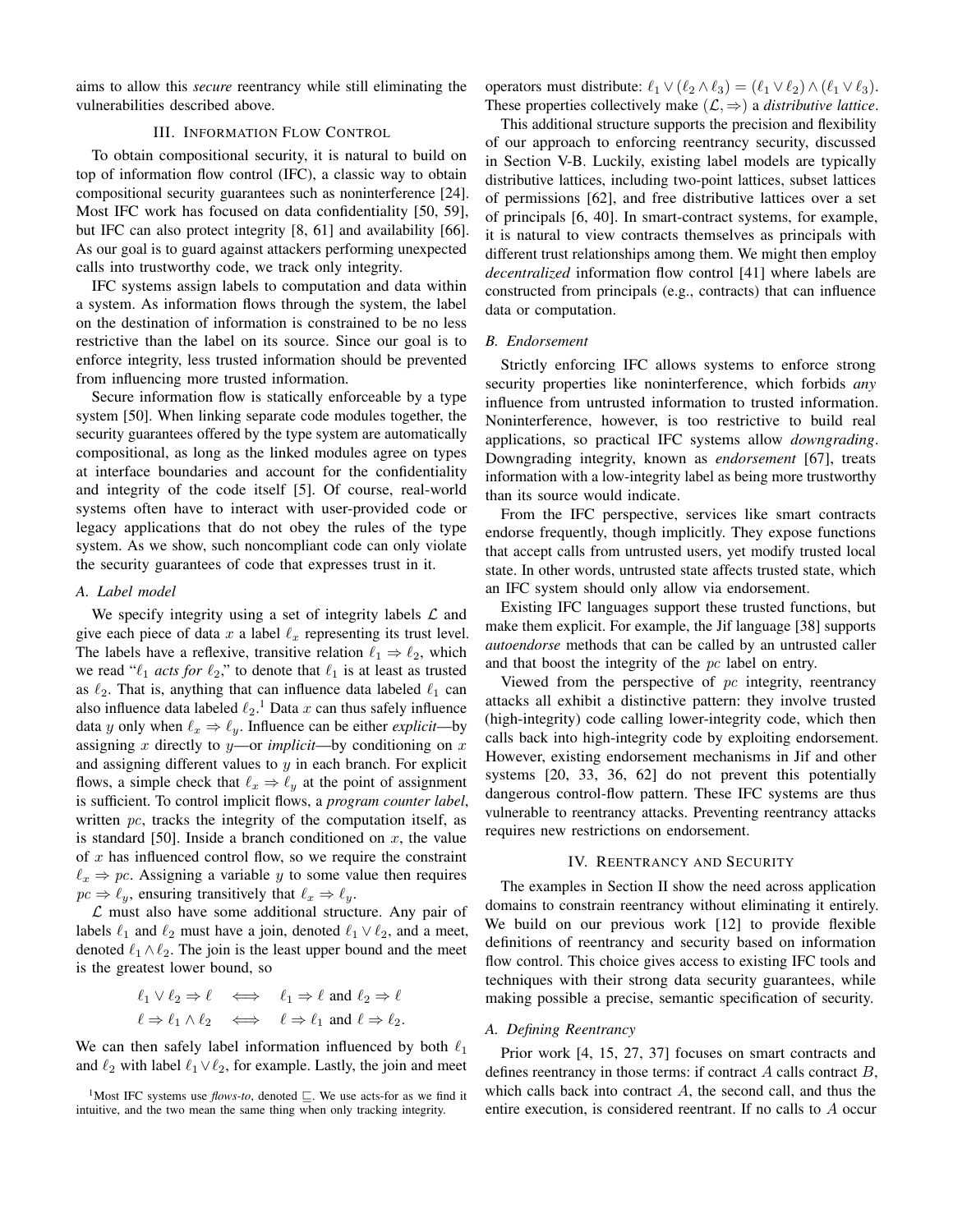<span id="page-4-0"></span>

(a) Object reentrancy and  $\ell$ -reentrancy are the same when object and trust boundaries match.



create  $\ell$ -reentrancy that is not object reentrancy.

Fig. 4. Comparing  $\ell$ -reentrancy to object reentrancy. Boxes represent objects, the blue shaded region is high-integrity code, and arrows represent calls.

not  $\ell$ -reentrancy.

before the call to  $B$  returns, the execution is non-reentrant. We refer to this notion of reentrancy as *object reentrancy*, viewing contracts as a form of object.

We avoid object reentrancy because it relies on object boundaries—a fundamentally syntactic construct—to define security. Instead we define reentrancy with respect to the integrity level of computation. As integrity levels are part of a semantic security specification, using them to define a security-relevant property is sensible. This view leads to the following informal definition.

<span id="page-4-3"></span>**Definition 1** ( $\ell$ -Reentrancy (informal)). If computation  $C_1$  calls computation  $C_2$ , which then (possibly indirectly) calls  $C_3$ , the execution is reentrant with respect to label  $\ell$ , or  $\ell$ -reentrant, if  $C_1$  and  $C_3$  are trusted at  $\ell$ , but  $C_2$  is not.

Note that  $C_1$  and  $C_3$  may be the same or different, as long as they are both trusted at  $\ell$ .

Figure [4](#page-4-0) depicts how  $\ell$ -reentrancy relates to object reentrancy. If an entire object is trusted at  $\ell$  and nothing else is (Figure [4a\)](#page-4-0),  $\ell$ -reentrancy and object reentrancy align. However, object and trust boundaries may differ, leading to different definitions. If a trusted operation in A calls untrusted B, a call to an *untrusted* portion of A (Figure [4b\)](#page-4-0), would be considered reentrant in an object-based definition but not  $\ell$ -reentrancy. Such a call could correspond to a Town Crier user updating a request callback during data delivery or a web app accessing untrusted user profile data while modifying a trusted billing key–value store. These operations are never dangerous, as low-integrity operations cannot damage high-integrity data. By contrast, one application may be split across multiple mutually trusting objects. For example, such a split in Ethereum's Parity Wallet led to two famous attacks [\[10,](#page-14-15) [44\]](#page-15-0). For an application split across  $A$  and  $C$ , if  $A$  calls  $B$ , then a call from  $B$  into  $C$ (Figure [4c\)](#page-4-0) is a reentrant call into the application. By relying on trust levels,  $\ell$ -reentrancy properly identifies this pattern as reentrancy, while object reentrancy does not.

To employ  $\ell$ -reentrancy, each operation needs an integrity level. Conveniently, the pc label used to control implicit

<span id="page-4-1"></span>

Fig. 5. The set of possible behaviors in a secure vs a vulnerable system. In a vulnerable system, reentrancy can introduce behaviors not possible without it. In a secure system, all behaviors are possible in non-reentrant executions.

information flows (Section [III-A\)](#page-3-3) provides such a label. It combines the integrity of the code and the integrity of data influencing the control flow to specify how trusted an operation is to execute when it does, making it ideal to define a property of trusted and untrusted operations calling each other.

#### <span id="page-4-4"></span>*B. Reentrancy Security*

While  $\ell$ -reentrancy defines reentrancy based on integrity patterns of the control flow, it does not tell us when it is secure. An option taken by some work [\[15,](#page-14-3) [18\]](#page-14-4) is to declare all reentrancy (according to their definition) dangerous and to outlaw it entirely. With an appropriate definition of reentrancy, this would eliminate vulnerabilities, but safe reentrancy has legitimate uses, as illustrated by the Town Crier example.

To eliminate the need for difficult manual reentrancy analysis, we define "secure reentrancy" as reentrancy that programmers can ignore when analyzing correctness. In general, a safe way to accomplish this goal is to ensure that reentrancy cannot enable program behaviors that would not exist without it. These behaviors could be program invariants, such as Uniswap holding the product of its asset quantities constant or the key–value store never writing to unallocated memory; they could be statements about how state changes, like Town Crier's request ID monotonically increasing; or they could be more complex properties like noninterference.

Programmers cannot hope to guarantee properties that unknown or untrusted code can directly violate, so our definition ignores such properties entirely. Specifically,  $\ell$ -reentrancy security considers only properties defined over state trusted at label  $\ell$ . We refer to these as  $\ell$ -integrity properties, leading to the following security definition, depicted visually in Figure [5.](#page-4-1)

<span id="page-4-2"></span>Definition 2 (Reentrancy Security (informal)). A program is  $\ell$ -reentrancy-secure if every  $\ell$ -integrity property, such as a program invariant, that holds for all non- $\ell$ -reentrant executions holds for all executions.

Definition [2](#page-4-2) specifies a semantic notion of security and helps identify safe forms of reentrancy. For instance, a highintegrity computation making a low-integrity call as its last operation—in tail position—no longer needs high integrity. That is, any reentrant call will have the same effect as making a second, non-reentrant call after the first computation returns. We refer to this secure form of reentrancy as *tail reentrancy*. Tail reentrancy also provides a principled explanation for a common smart-contract programming best practice: performing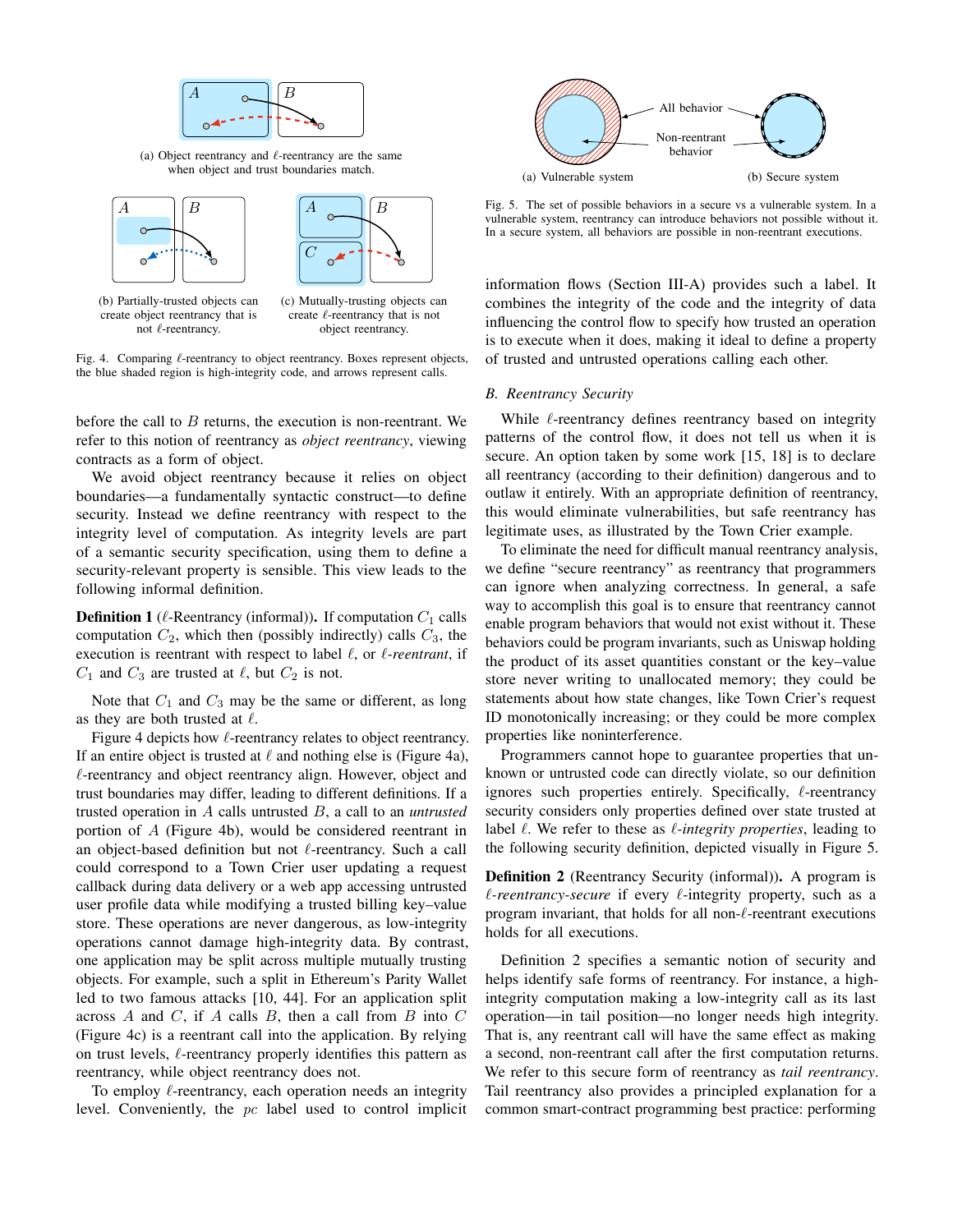all state modifications before calling other contracts [\[56\]](#page-15-9). Done properly, this design pattern ensures that all reentrant calls are tail-reentrant, and thus safe.

Definition [2](#page-4-2) is also flexible. For a specific application, we could refine it to require only that reentrancy does not violate particular programmer-specified application properties. To keep annotation burden low and to avoid the need to specify detailed program properties, our definition requires that  $\ell$ -reentrant executions maintain *all* properties that hold without reentrancy. However, the later formal definition (Definition [9\)](#page-11-1) allows such refinement simply by restricting a universal quantifier.

### *C. Enforcing Reentrancy Security*

As described above,  $\ell$ -reentrancy occurs when high-integrity code calls low-integrity code that then calls back into highintegrity code before returning. IFC only permits this pattern through the autoendorse mechanism described in Section [III-B.](#page-3-4) Many services, including the examples in Section [II,](#page-1-0) require untrusted users to make requests into trusted code, making some version of autoendorse necessary. We therefore allow it, but with additional restrictions.

In particular, endorsement of control flow is restricted by *locking integrity*. When a function endorses the integrity of the control flow to label  $\ell$ , integrity  $\ell$  is locked, preventing further endorsement up to  $\ell$  until the original call returns. Locking allows an honest user to invoke a service one or more times in sequence using a call-and-return pattern, but prevents an adversary from reentering into high-integrity code.

The semantics of these locks is to prevent autoendorsement from granting integrity that is locked. A trusted operation is then always given the chance to reestablish any high-integrity invariants or properties it may have temporarily invalidated before an attacker can invoke another trusted operation. To safely autoendorse from integrity  $pc<sub>1</sub>$  to integrity  $pc<sub>2</sub>$ , for any operation  $pc_2$  is trusted to perform, either  $pc_1$  must already be trusted at that level or the requisite integrity must be unlocked. Formally, when integrity  $\ell_L$  is locked, then for all labels  $\ell$ , if  $\ell_L \Rightarrow \ell$  and  $pc_2 \Rightarrow \ell$ , then  $pc_1 \Rightarrow \ell$ . The definition of lattice join quickly shows that this rule is equivalent to  $pc_1 \Rightarrow pc_2 \lor \ell_L$ .

We could track and enforce locks statically, as part of the type system, or dynamically in the runtime. Static locking proving that a dynamic lock would never prevent execution imposes no overhead and avoids unexpected errors at run time. Unfortunately, purely static locks interact poorly with code that may not enforce the same guarantees. If some unknown code might call autoendorse functions—violating a static lock, meaning a dynamic lock would halt execution a sound type system must assume the worst and prevent all calls to that code when integrity may be locked. This highly restrictive outcome would violate a core design goal of this work: providing compositional security even when interacting with unknown code. Dynamic locks avoid this constraining over-approximation at the expense of run-time cost.

We therefore take a hybrid approach and separate locked integrity into a static component and a dynamic one. The type system automatically adds endorsed control flow to the static

<span id="page-5-1"></span>
$$
f, m, x \in \mathcal{V} \text{ (variable, method, and field names)}
$$
\n
$$
\ell, pc \in \mathcal{L} \text{ (integrity labels)}
$$
\n
$$
t ::= unit \mid \text{bool} \mid \text{ref } \tau \mid C
$$
\n
$$
\tau ::= t^{\ell}
$$
\n
$$
CL ::= class C[\ell] \text{ extends } C \{\overline{f} : \overline{\tau} ; K ; \overline{M}\}
$$
\n
$$
K ::= C(\overline{f} : \overline{\tau}) \{\text{super}(\overline{f}) ; \text{this.} \overline{f} = \overline{f}\}
$$
\n
$$
M ::= \tau m \{pc \gg pc; \ell \} (\overline{x} : \overline{\tau}) \{e\}
$$
\n
$$
v ::= x \mid () \mid \text{true} \mid \text{false} \mid \iota \mid \text{null} \mid \text{new } C(\overline{v})
$$
\n
$$
e ::= v \mid \text{if} \{pc\} \ v \text{ then } e \text{ else } e
$$
\n
$$
| \text{ref } v \tau \mid !v \mid v := v
$$
\n
$$
(C)v \mid v.f \mid v.m(\overline{v})
$$
\n
$$
endorse \ v \text{ from } \ell \text{ to } \ell \mid \text{lock } \ell \text{ in } e
$$
\n
$$
let x = e \text{ in } e
$$



component, but programmers can explicitly move integrity from the static component to the dynamic one. This approach achieves the run-time efficiency and predictability of static mechanisms when security can be proved statically, while still supporting safe interaction with unknown or untrusted code through more expressive dynamic locks.

The calculus does not specify how to implement dynamic locks. They could be built into the runtime, tracked by a security monitor, or even implemented as a library. So long as all code trusted at level  $\ell$  is well-typed and agrees on *some* protocol to enforce the dynamic portion of the locks, the system will preserve  $\ell$ -reentrancy security. There is no requirement that untrusted check integrity locks statically or dynamically.

#### <span id="page-5-0"></span>V. A CORE CALCULUS FOR SECURE REENTRANCY

We present the Secure-Reentrancy Information Flow Calculus (SeRIF), an object-oriented core calculus that models how a programming language can implement the above ideas. Figure [6](#page-5-1) gives the syntax for SeRIF. It extends Featherweight Java (FJ) [\[31\]](#page-14-16) with information flow labels and, to support mutation, also reference cells [\[46,](#page-15-21) Chapter 13].

SeRIF employs fine-grained IFC, so each type  $\tau$  consists of a base type  $t$  and an integrity label  $\ell$ . For simplicity, we limit base types to unit, bool, references, and object types. To simplify proofs, null references are allowed.

Class and method definitions extend those in FJ with integrity labels. To model distributed systems, we consider code a form of data that may come from multiple sources, so each class definition CL includes a label  $\ell_C$  for the integrity of the code.

A method definition M contains labels  $pc_1 \gg pc_2$ ;  $\ell$ . Most IFC systems give functions a single pc label, but SeRIF has two:  $pc<sub>1</sub>$  specifies the minimum integrity required to call m, while  $pc<sub>2</sub>$  specifies the integrity at which m operates. Separating these labels supports autoendorsement as described in Section [III-B.](#page-3-4) If  $pc_1 \not\Rightarrow pc_2$ , then m is an autoendorse function. Both pc labels are bounded by  $\ell_C$ , so code may only perform operations that  $\ell_C$  is trusted to perform. The label  $\ell$ specifies the locks method m promises not to violate.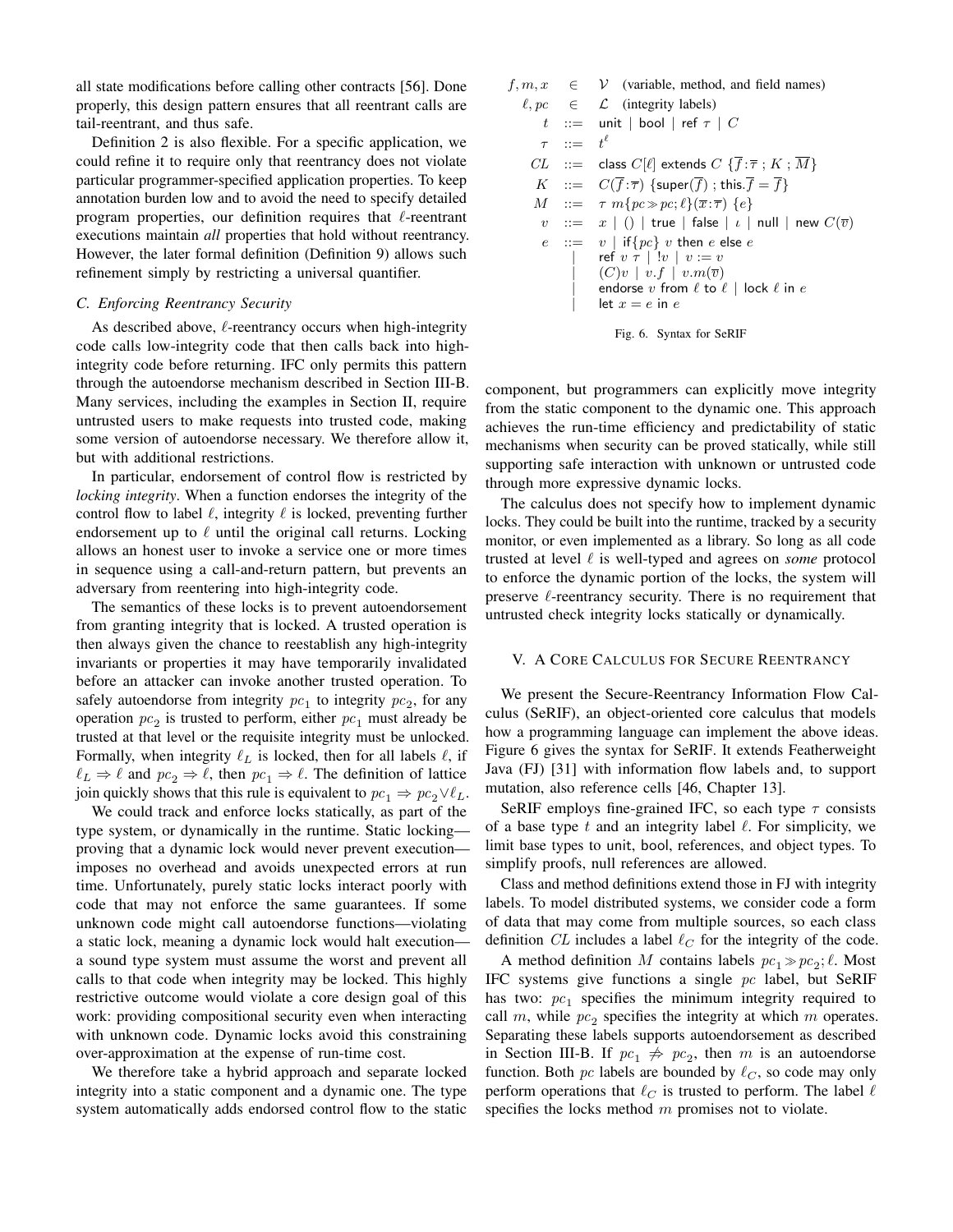The if syntax includes the pc label used for the branches. We make this label explicit only to simplify the operational semantics. In practice, it is easy to infer automatically.

The endorse expression endorses data as in other IFC systems with downgrading. The term lock  $\ell$  in  $e$  converts static locks to dynamic ones. In the operational semantics, e executes with  $\ell$ dynamically locked, so the type system can safely release any static lock on  $\ell$  when type-checking  $e$ .

Expression subterms consist mostly of (open) values, not arbitrary expressions. In particular, let statements are the only way to sequentially compose computation.

Because SeRIF is object-oriented, it can model interacting services and reentrancy concerns. An application or contract implementation is a class, and a contract or instance of that application is an object of that class type, allowing easy interaction between different services. Moreover, inheritance allows applications that share common features to inherit form a common parent. For instance, a blockchain smart contract system can be modeled by having all contracts inherit from a Contract class that implements tracking of currency.

#### <span id="page-6-2"></span>*A. SeRIF Operational Semantics*

SeRIF has a small-step substitution-based semantics. Most rules are standard for an object-oriented language with mutable references [\[31,](#page-14-16) [46\]](#page-15-21), with a few additions for security.

Because expressions are built mostly out of values, evaluation contexts are simple. Indeed, let expressions are the only surface syntax to serve as evaluation contexts. We introduce three new syntactic forms as evaluation contexts to enable precise tracking of function boundaries, execution integrity, and dynamic locks. These *statements* are denoted by s.

$$
E \quad ::= \quad [\cdot] \mid \text{let } x = E \text{ in } e \mid \text{return}_{\tau} \ E
$$
\n
$$
\mid \quad E \text{ at-pc } pc \mid E \text{ with-lock } \ell
$$
\n
$$
s \quad ::= \quad E[e]
$$

Semantic steps are defined on a pair of a statement s and a *semantic configuration*: a four-tuple  $C = (CT, \sigma, \mathcal{M}, L)$ . Unlike in FJ, the class table  $CT$  is explicit, as the security definitions in Section [VI](#page-9-0) quantify over possible class tables. A heap  $\sigma$  maps locations to value–type pairs, and  $\Sigma_{\sigma}$  denotes the location-to-type mapping induced by  $\sigma$ . That is,  $\Sigma_{\sigma}(\iota) = \tau$  if and only if  $\sigma(\iota) = (v, \tau)$  for some v. The final two elements,  $M$  and  $L$  are both lists of integrity labels.  $M$  tracks the integrity of executing code, and L tracks the dynamic portion of the currently-locked integrity. For notational ease, we reference the components of  $C$  freely when only one group is in scope and we write  $\mathcal{C}[X/L]$  to denote  $(CT, \sigma, \mathcal{M}, X)$ , and similarly for  $\sigma$  and M.

Figure [7](#page-6-1) presents selected semantic rules. The complete semantics is in Figure [9](#page-16-3) (Appendix [A\)](#page-16-4). In the semantic rules,  $v$  refers to a closed value, not a variable. In addition to many standard rules, the rules [E-L](#page-6-1)OCK and E-U[NLOCK](#page-6-1) dynamically lock and unlock labels. The semantics abstracts out the many possible lock implementations, merely tracking the set of locked labels and defining where to check them. The rules for conditionals [\(E-I](#page-6-1)FT and [E-I](#page-16-3)FF) now include tracking terms.

<span id="page-6-1"></span>
$$
[E\text{-}IFT] \qquad \overline{\langle \text{if} \{pc\} \text{ true then } e_1 \text{ else } e_2 \mid C \rangle \longrightarrow \langle e_1 \text{ at-pc } pc \mid C \rangle}
$$

[E-ATPC]  $\overline{\langle v \text{ at-pc } pc \mid \mathcal{C} \rangle \longrightarrow \langle v \mid \mathcal{C} \rangle}$ 

$$
\text{[E-REF]} \quad \begin{array}{ll} \frac{\iota \notin \mathrm{dom}(\sigma) \quad \ \ \Sigma_{\sigma} \vdash v : \tau \quad \ \ \mathcal{M} = \mathcal{M}', \ell_m \quad \ \ell_m \lhd \tau \\ \langle \mathrm{ref}\ v \ \tau \mid \mathcal{C} \rangle \longrightarrow \langle \iota \mid \mathcal{C}[\sigma[\iota \mapsto (v, \tau)] / \sigma] \rangle \end{array}
$$

$$
\text{[E-ASSIGN]} \quad \frac{\Sigma_{\sigma}(\iota) = \tau \quad \Sigma_{\sigma} \vdash v : \tau \quad \mathcal{M} = \mathcal{M}', \ell_m \quad \ell_m \triangleleft \tau}{\langle \iota := v \mid \mathcal{C} \rangle \longrightarrow \langle \iota \rangle \mid \mathcal{C}[\sigma[\iota \mapsto (v, \tau)] / \sigma] \rangle}
$$

$$
\begin{array}{cc} \textit{mbody}(C,m) = (\ell_m, \overline{x}, \overline{\tau_a}, pc_1 \gg pc_2, e, \tau) \\ \mathcal{M} = \mathcal{M}', \ell'_m & \ell'_m \Rightarrow pc_1 & \bigwedge_{\ell \in L} (pc_1 \Rightarrow pc_2 \vee \ell) \\ \text{[E-CAL]} & \xrightarrow{\sum_{\sigma} \vdash \overline{w} : \overline{\tau_a} & e' = e[\overline{x} \mapsto \overline{w}, \text{this} \mapsto \text{new } C(\overline{v})] \\ & \xrightarrow{\sum_{\sigma} \vdash \overline{w} : \overline{\tau_a} & e' = e[\overline{x} \mapsto \overline{w}, \text{this} \mapsto \text{new } C(\overline{v})] \\ & \xrightarrow{\text{\\ }} \langle \text{return}_{\tau} \ (e' \text{ at-pc } pc_2) \mid \mathcal{C}[\mathcal{M}, \ell_m/\mathcal{M}] \rangle \end{array}
$$

$$
\text{[E-RETURN]} \qquad \qquad \frac{\Sigma_{\sigma} \vdash v : \tau \qquad \mathcal{M} = \mathcal{M}', \ell_{m}}{\langle \text{return}_{\tau} \ v \mid \mathcal{C} \rangle \longrightarrow \langle v \mid \mathcal{C}[\mathcal{M}'/\mathcal{M}] \rangle}
$$

[E-LOCK]

[E-UNLOCK]

Fig. 7. Selected small-step semantic rules for SeRIF.

 $\overline{\langle \text{lock } \ell \text{ in } e \mid \mathcal{C} \rangle \longrightarrow \langle e \text{ with-lock } \ell \mid \mathcal{C}[L, \ell/L] \rangle}$ 

 $L = L', \ell$  $\overline{\langle v \text{ with-lock } \ell | \mathcal{C} \rangle \longrightarrow \langle v | \mathcal{C}[L'/L] \rangle}$ 

The key rule is [E-C](#page-6-1)ALL. It looks up the definition of a method with mbody (Appendix [A\)](#page-16-4) and performs several dynamic checks: it verifies that the arguments all have the correct types, that the caller has sufficient integrity to invoke the function, and that calling the method does not violate any dynamically locked label  $\ell \in L$ .

Dynamic Security Checks: Four rules[—E-R](#page-6-1)EF, E-A[SSIGN](#page-6-1), [E-C](#page-6-1)ALL, and E-R[ETURN](#page-6-1)—contain dynamic checks for type safety and information security. These checks prevent untrusted code from placing ill-typed values in the heap or passing them to trusted code. They similarly prevent untrusted code from modifying trusted heap locations in any way. Such checks are critical for trusted code to safely interact with ill-typed attacker code in any information flow system. While we do not detail how to implement dynamic typing or label checks here, there is considerable research into both. Gradually typed languages do run-time type checking [\[54\]](#page-15-22), and distributed IFC systems include run-time label checks [e.g., [23,](#page-14-17) [36,](#page-15-20) [63\]](#page-15-23). Moreover, when all high-integrity code is well-typed, it is sufficient to isolate memory between objects, as in Ethereum contracts [\[58\]](#page-15-24), and to execute run-time checks when entering trusted code.

## <span id="page-6-0"></span>*B. Type System for SeRIF*

The type system for SeRIF contains two different forms for typing judgments: one for values and one for expressions. The typing judgment for values is straightforward for a stateful language. It takes the form  $\Sigma$ ;  $\Gamma \vdash v : \tau$  where  $\Sigma$  is a heap type mapping references to types and  $\Gamma$  is a typing environment mapping variables to types. We write  $\Sigma \vdash v : \tau$  when  $\Gamma$  is empty, as we did in Section [V-A.](#page-6-2)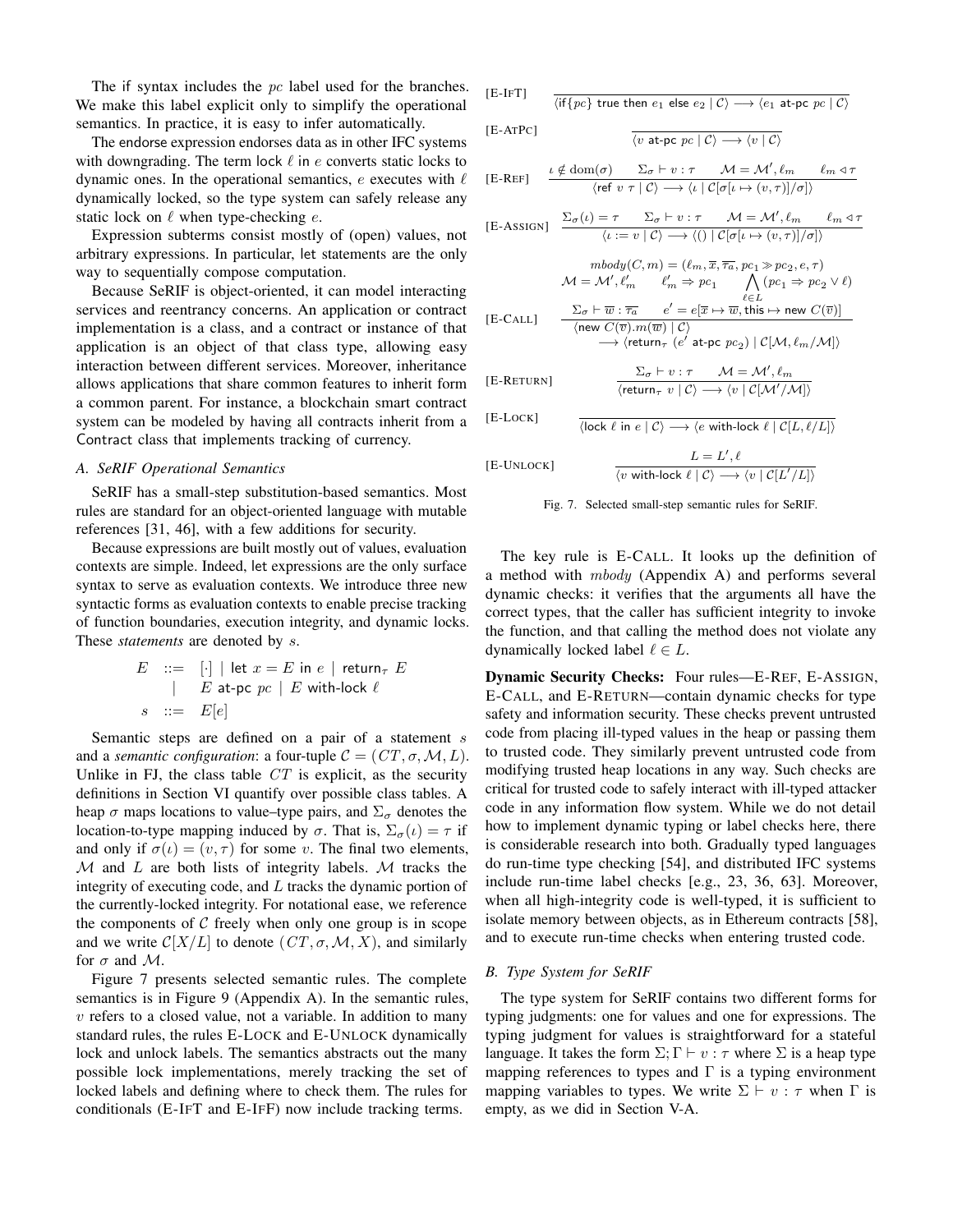<span id="page-7-0"></span>
$$
\Sigma; \Gamma \vdash v : \text{bool}^{\ell} \qquad \ell \Rightarrow pc \qquad \ell \triangleleft \tau
$$
\n
$$
[\text{IF}] \quad \frac{\Sigma; \Gamma; pc; \lambda_{\text{I}} \vdash e_{1} : \tau \dashv \lambda_{0} \qquad \Sigma; \Gamma; pc; \lambda_{\text{I}} \vdash e_{2} : \tau \dashv \lambda_{0}}{\Sigma; \Gamma; pc; \lambda_{\text{I}} \vdash \text{if} \{pc\} \ v \text{ then } e_{1} \text{ else } e_{2} : \tau \dashv \lambda_{0}} \qquad \text{[ASSIGN]} \quad \frac{\Sigma; \Gamma \vdash v_{1} : (\text{ref } \tau)^{\ell}}{\Sigma; \Gamma; \ell; \lambda_{\text{I}} \vdash v_{1} : = v_{2} : \text{unit}^{\ell'} \dashv \lambda_{0}}
$$
\n
$$
\text{mype}(C, m) = \overline{\tau_{a}} \xrightarrow{pc_{1} \gg pc_{2}; \lambda_{0}} \tau_{0} \qquad \Sigma; \Gamma \vdash v : C^{\ell} \qquad \Sigma; \Gamma \vdash \overline{v_{a}} : \overline{\tau_{a}} \qquad \qquad \Sigma; \Gamma; pc; \lambda_{\text{I}} \vdash v := v_{2} : \text{unit}^{\ell'} \dashv \lambda_{0}
$$
\n
$$
[\text{CAL}] \quad \frac{\ell \Rightarrow pc_{1}}{\Sigma; \Gamma; pc; \lambda_{1} \vdash v.m(\overline{v_{a}}) : \tau \dashv \lambda_{0} \lor pc_{2}} \qquad [\text{Lock}] \quad \frac{\lambda_{\text{I}}' \land \ell \Rightarrow \lambda_{\text{I}} \quad \lambda_{0}' \land \ell \Rightarrow \lambda_{0}}{\Sigma; \Gamma; pc; \lambda_{1} \vdash \text{lock} \ell \text{ in } e : \tau \dashv \lambda_{0}}
$$
\n
$$
\lambda_{\text{I}} \Rightarrow pc_{2} \qquad \ell_{C} \Rightarrow pc_{2} \qquad \lambda_{\text{I}} \lor \lambda_{0}' \Rightarrow \lambda_{0} \qquad pc_{1} \triangleleft \overline{\tau_{a}} \qquad \Sigma; \overline{x} : \overline{\tau_{a}}, \text{this} : C^{pc_{2}}; pc_{2}; \lambda_{\text{I}} \vdash e : \tau \dashv \lambda_{0}' \land \ell \Rightarrow \lambda_{0}
$$
\n
$$
[\text{METHOD-OK}] \quad \frac{CT(C) =
$$

Fig. 8. Selected typing rules for SeRIF

Values specify no computation so they require no security reasoning. Typing judgments for expressions are more complex, including a standard  $pc$  label to track the integrity of the control flow. To secure reentrancy with static locks when possible, they also include a label  $\lambda$  representing locked integrity.

Allowing tail reentrancy while eliminating other forms of  $\ell$ -reentrancy requires treating calls in tail position differently from calls in other positions. We accomplish this goal not by restricting when a given call can occur, but instead by restricting what can occur *after the call returns*. Instead of one lock label, this strategy uses two: an *input lock*  $\lambda_I$  that an expression must maintain to safely execute outside tail position, and an *output lock*  $\lambda_0$  specifying the locks the expression *actually* maintains. The typing judgment now takes the form  $\Sigma; \Gamma; pc; \lambda_I \vdash e : \tau \dashv \lambda_0.$ 

For an expression  $e$  to type-check with input lock  $\lambda_I$ , each subexpression of e outside tail position must maintain  $\lambda_I$ . As non-value expressions only appear outside of tail position in let expressions, the following typing rule enforces this restriction.

$$
\Sigma; \Gamma; pc; \lambda_{\rm I} \vdash e_1 : \tau_1 \dashv \lambda_0' \qquad \lambda_0' \Rightarrow \lambda_{\rm I}
$$

$$
\Sigma; \Gamma, x : \tau_1; pc; \lambda_{\rm I} \vdash e_2 : \tau_2 \dashv \lambda_0
$$

$$
[\text{LET}]\ \sum; \Gamma; pc; \lambda_{\rm I} \vdash \text{let } x = e_1 \text{ in } e_2 : \tau_2 \dashv \lambda_0
$$

This rule is standard except that it requires  $\lambda'_0 \Rightarrow \lambda_I$ , capturing the intuition above:  $e_1$  must maintain at least lock  $\lambda_I$ , as it is outside tail position. Because  $e_2$  is in tail position in this expression, there is no similar restriction on  $\lambda_0$ .

Figure [8](#page-7-0) contains selected typing rules for SeRIF. The notation  $\ell \triangleleft \tau$  indicates that data of type  $\tau$  is no more trusted than  $\ell$ ; that is,  $\ell \triangleleft t^{\ell'}$  if and only if  $\ell \Rightarrow \ell'$ . The rules also use auxiliary lookup functions fields and mtype and a subtyping relation <: that includes both standard object subtyping and safe relabeling— $t^{\ell}$  <:  $t^{\ell'}$  if and only if  $\ell \Rightarrow \ell'$ . The complete type system is in Figure [10](#page-17-0) (Appendix [A\)](#page-16-4).

Most typing rules (e.g., I[F](#page-7-0) and A[SSIGN](#page-7-0)) are standard for an information flow calculus [\[50\]](#page-15-12). The only non-standard rules are those that directly reference or constrain static locks: sequential composition (L[ET](#page-7-0)), method calls (C[ALL](#page-7-0)), and dynamic locking (L[OCK](#page-7-0)).

Most premises of C[ALL](#page-7-0) are standard. They check that the object and arguments have appropriate types and ensure information security of the return type and control flow of the call. They also check that the call does not violate any static locks ( $pc_1 \Rightarrow pc_2 \vee \lambda_I$ ) and that it attenuates trust in the output by the integrity of both the object and the method ( $pc_2 \vee \ell \triangleleft \tau$ ).

This rule has two notable features. The first is not what it requires, but rather what it *does not* require. There is no relation between the static input locks  $\lambda_I$  of the surrounding environment and  $\lambda_0$ , the locks maintained by the method itself. This lack of constraint is precisely what enables tail reentrancy. A call in tail position need not maintain any locks, so it may result in reentrancy. Outside tail position, however, the L[ET](#page-7-0) rule requires that the output locks of the call expression—bounded by the locks maintained by the method—must act for  $\lambda_I$ . C[ALL](#page-7-0) and L[ET](#page-7-0) therefore combine to enable safe tail reentrancy while ruling out other potentially dangerous reentrancy.

The second feature is that C[ALL](#page-7-0) does not maintain locks  $\lambda_0$  the locks maintained by the method—but instead only  $\lambda_0 \vee pc_2$ . This adjustment enables safe interaction with untrusted code that might not enforce the same guarantees as SeRIF. Such code may claim to maintain locks, but fail to do so. Our safeguard follows the principle of decentralized IFC [\[41\]](#page-15-17): you can only be hurt by an adversary you trust. We therefore attenuate the claimed lock label  $\lambda_0$  by the integrity of the code.

Due to SeRIF's inheritance structure, however, there is no way to determine the exact integrity of the code. The implementation of  $m$  may come from  $C$  or any of its superclasses or subclasses. We instead need a bound on the implementation's integrity. The class typing rule M[ETHOD](#page-7-0)-OK requires that the code's integrity act for  $pc<sub>2</sub>$  to define or override a method with integrity  $pc<sub>2</sub>$ . As a result,  $pc<sub>2</sub>$  is the most precise bound on the code's integrity available to the type system.

To understand the L[OCK](#page-7-0) rule, recall that the lock term is designed to convert static locks to dynamic ones. The type system must ensure that  $\lambda_I$ , the previous input locks, remain locked in some manner, but it can safely release the portion that is dynamically checked. In particular, L[OCK](#page-7-0) splits  $\lambda_I$  into  $\ell$ and some  $\lambda'_I$  such that  $\lambda'_I \wedge \ell \Rightarrow \lambda_I$ . Now  $\lambda_I$  will remain locked as long as e type-checks with static input lock  $\lambda'_1$ . Similarly, lock  $\ell$  in e actually maintains locks on both  $\lambda'_0$ —the locks e maintains—and  $\ell$ . It is thus safe to trust  $\lambda_0$  up to  $\lambda'_0 \wedge \ell \Rightarrow \lambda_0$ . Notably, allowing these arbitrary label divisions is only secure because the label lattice is distributive. Otherwise, separately locking  $\lambda'_I$  and  $\ell$  could be insufficient to lock  $\lambda_I$ , and similarly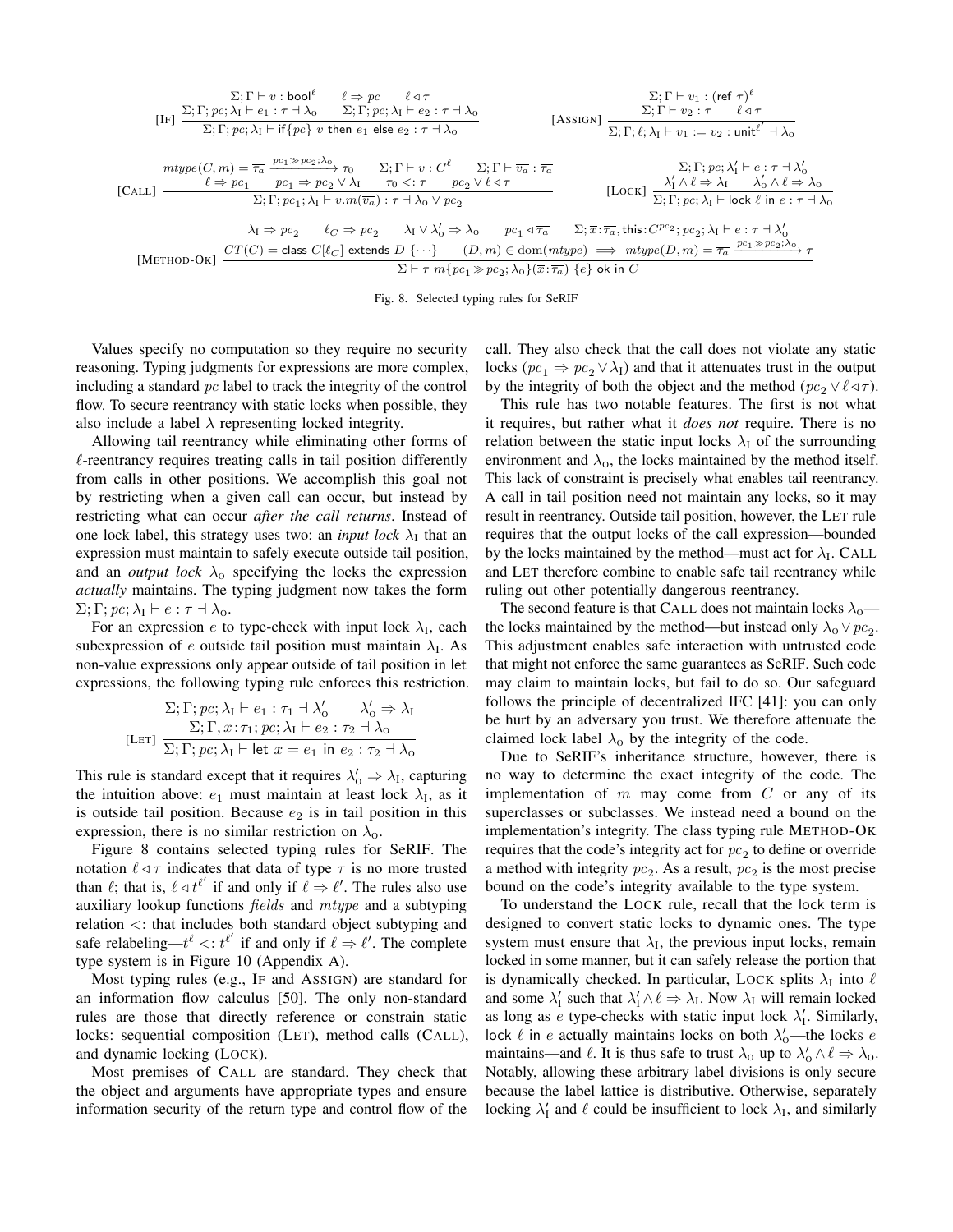for  $\lambda'_0$  and  $\lambda_0$ .

Finally, M[ETHOD](#page-7-0)-OK defines when a method is well-typed. This rule implements the idea that autoendorse methods statically lock integrity by default. Specifically, it requires  $\lambda_I \Rightarrow pc_2$ , so any expression outside tail position must respect locks on the new, higher integrity of control flow. The integrity of the code must also act for the integrity with which the function executes ( $\ell_C \Rightarrow pc_2$ ), ensuring code cannot do anything its source is not trusted to do. Next, the locks the method claims to enforce  $(\lambda_0)$  must be maintained both initially  $(\lambda_I)$  and throughout  $(\lambda'_0)$ . The last information-security check  $(pc_1 \triangleleft \overline{\tau_a}$ ) guarantees that any code trusted to call the method is also trusted to provide its arguments.

#### *C. Modeling Application Operation*

We aim to model applications that, like smart contracts, service user requests and may persist state across requests. We represent the current state of the world by a set of class definitions in a class table  $CT$  and a state map  $\sigma$ . A single user interaction, which we term an *invocation* I, is a label specifying the user's integrity and a call to a single method of an object stored in  $\sigma$ .

Execution of an invocation  $I = (\iota, m(\overline{v}), \ell)$  with state  $\sigma$  starts from a semantic configuration with the expression, integrity  $\ell$ , and no locks, and step it to completion. The notation  $(I, CT, \sigma) \Downarrow \sigma'$  signifies that it terminates in updated state  $\sigma'$ . The following rule formalizes this idea, using  $\ell \cdot m(\overline{v})$ as shorthand for let  $o = \iota$  in  $o.m(\overline{v})$ .

$$
\begin{array}{c}\text{[E-INVOKE]} \ \frac{\langle l\iota.m(\overline{v}) \mid (\mathit{CT},\sigma,\ell,\cdot) \rangle \longrightarrow^* \langle w \mid (\mathit{CT},\sigma',\ell,\cdot) \rangle}{(\mathit{I},\mathit{CT},\sigma) \Downarrow \sigma'}\end{array}
$$

The same notation denotes running a list of invocations  $\overline{I}$  in sequence, using the output state from one as the input state from the next. That is, if  $\overline{I} = I_1, \ldots, I_n$  and  $(I_i, CT, \sigma_{i-1}) \Downarrow \sigma_i$ for each  $1 \leq i \leq n$ , then we write  $(\overline{I}, CT, \sigma_0) \Downarrow \sigma_n$ .

To type-check an invocation, the expression used in the evaluation must be well-typed in the evaluation environment:

[INVOKE] 
$$
\frac{\Sigma; \cdot; \ell; \lambda_I \vdash !\iota.m(\overline{v}) : \tau \dashv \lambda_0}{\Sigma \vdash (\iota, m(\overline{v}), \ell)}
$$

#### <span id="page-8-0"></span>*D. Examples Revisited*

We now revisit the examples from Section [II](#page-1-0) to see how SeRIF detects application vulnerabilities while permitting secure implementations.

Uniswap: The vulnerability (Section [II-A\)](#page-1-3) stems from an unexpected interaction between an exchange, tokens, and a malicious user. While they may all have different integrity, for simplicity, we give the exchange and the tokens the same trusted label T and the user an untrusted label U with  $U \neq T$ .

Anyone can call sellXForY, but it computes how much of asset  $Y$  to move and transfers tokens, so it must have label  $U \gg T$ ;  $\lambda_0$  for some  $\lambda_0$ . Similarly, the token's transferTo method modifies high-integrity records, so it needs label  $pc \gg T$ ;  $\lambda'_0$  for some labels pc and  $\lambda'_0$ .

The M[ETHOD](#page-7-0)-OK rule requires sellXForY to type-check with some  $\lambda_I$  where  $\lambda_I \Rightarrow T$ . Because we sequence two calls to transferTo, L[ET](#page-7-0) requires either  $\lambda'_0 \Rightarrow \lambda_I \Rightarrow T$ , or a dynamic lock on label  $T$  around (at least) the first transfer. These options correspond precisely to the solutions suggested in Section [II-A.](#page-1-3) Requiring  $\lambda'_0 \Rightarrow T$  is a statement that Uniswap expects the tokens not to call untrusted code. A dynamic lock, by contrast, secures the exchange without assuming any particular token behavior and correspondingly allows any value of  $\lambda'_0$ .

Notably, transferTo can type-check with  $\lambda'_0$   $\Rightarrow$  T in either of two ways: it can decline to call unknown code (i.e., remove lines [20](#page-1-4) and [21](#page-1-5) in Figure [1\)](#page-1-1), or the token itself could acquire a dynamic lock while making the calls. The first option straightforwardly eliminates the vulnerability. By locking  $T$ , the second option dynamically prevents reentrant calls during a transfer to either the token or the exchange.

Key–value store: We use the same labeling scheme: the key– value store application gets a trusted label  $T$  while the user gets an untrusted label  $U$ . Because anyone can call getOrCompute but it modifies trusted data, it must have label  $U \gg T$ ;  $\lambda_0$  for some  $\lambda_0$ . The user-provided computation function is not trusted, so it gets label  $pc \gg U; \lambda'_0$  for some labels  $pc$  and  $\lambda'_0$ .

As in the Uniswap example above, M[ETHOD](#page-7-0)-OK requires getOrCompute to type-check with some  $\lambda_I \Rightarrow T$ . Because the user-provided fallback function executes in sequence before another trusted operation, L[ET](#page-7-0) and C[ALL](#page-7-0) combine to require either a dynamic lock or  $\lambda'_0 \vee U \Rightarrow \lambda_I \Rightarrow T$ . This second option, however, is impossible because  $U \neq T$ .

This forced reliance on a dynamic lock stems from the type system not trusting the user-provided callback to even type-check. In a modified type system that separated trust in the code's execution from trust that it type-checks, it would be sufficient to require that it type-check with high-integrity and some  $\lambda'_0 \Rightarrow T$ . This solution would correspond to a static guarantee that the user-provided callback does not invoke clear or any other method modifying the store's internal state.

Town Crier: As described in Section [II-C](#page-2-6) and the original paper [\[65\]](#page-16-0), Town Crier is secure despite using (object) reentrancy, and the type system can verify that. Using the same labels again, we label Town Crier and the trusted service address T and the user  $U$ . We can give the functions the following signatures.

$$
\begin{aligned} & \text{int request} \{U \gg T; T\}(\text{params}: t^U, \text{ callback:address}^U) \\ & \text{void cancel} \{U \gg T; U\}(\text{id}: \text{int}^U) \\ & \text{void deliver} \{T \gg T; U\}(\text{id}: \text{int}^T, \text{ data:bytes}^T) \end{aligned}
$$

The request method—which just records the request parameters and updates a counter—type-checks simply. The cancel method type-checks with an endorsement on the condition on line [14](#page-2-7) of Figure [3.](#page-2-1) Type-checking deliver relies on TC trusting SERVICE\_ADDR not to call attackers when receiving money. However, SERVICE\_ADDR is a hard-coded wallet address with no code that is already trusted to provide data to deliver, so the operation sending it money can safely have the signature  $T \gg T$ ; T. These labels allow deliver to type-check as written.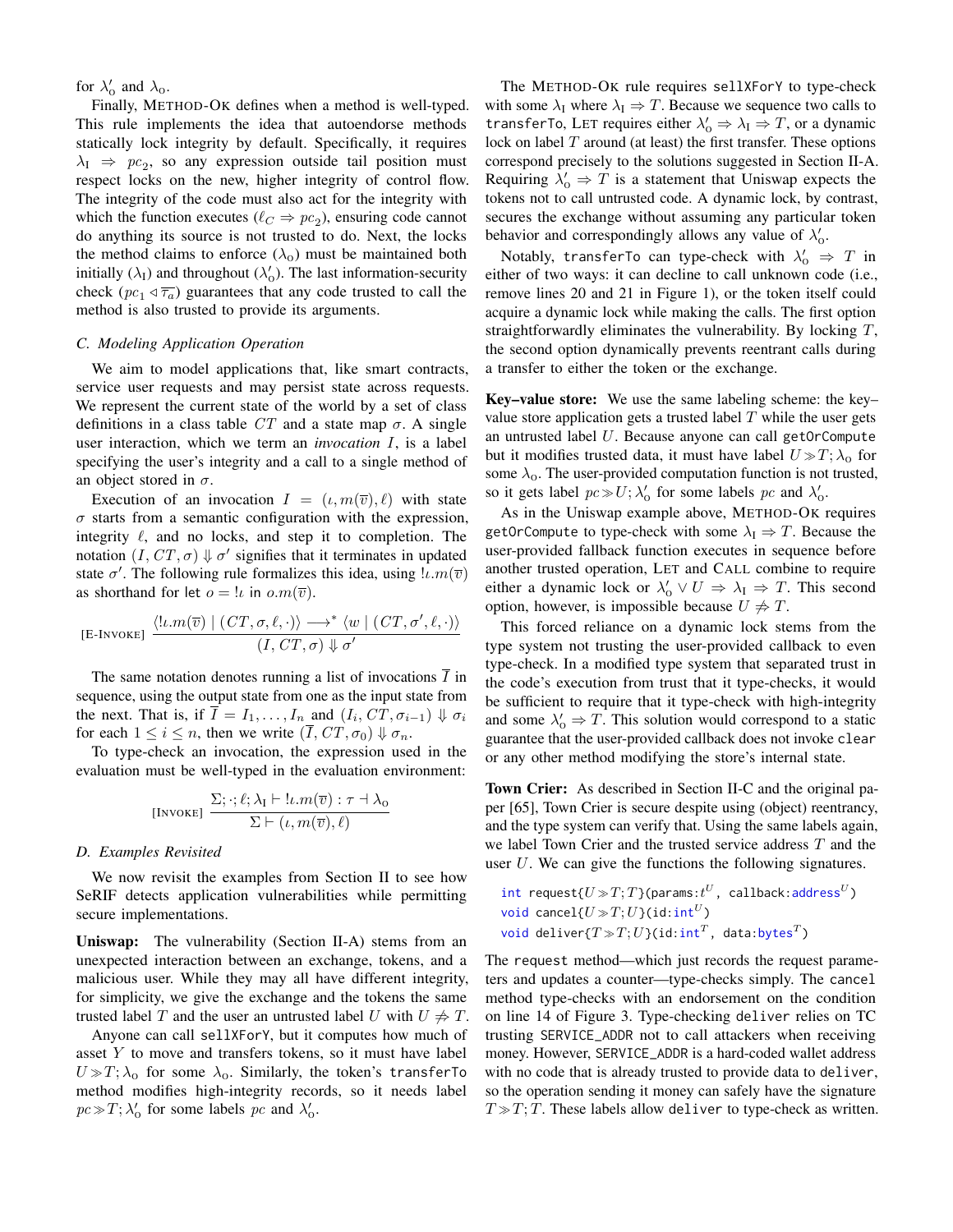## VI. FORMALIZING SECURITY GUARANTEES

<span id="page-9-0"></span>We now have the tools needed to formalize reentrancy and security from Section [IV.](#page-3-1)

## *A. Attacker Model*

Proving a security guarantee requires a well-defined attacker. As  $\ell$ -reentrancy is parameterized on a label, we also parameterize attackers over what they compromise. We assume that an attacker A controls some collection of system components, including anything that trusts any combination of those components. For simplicity, we require a label  $\ell_A$ representing the combined attacker power and a label  $\ell_t$ representing the minimum honest integrity, where every label is either attacker-control or honest. That is, for all  $\ell \in \mathcal{L}$ , either  $\ell_A \Rightarrow \ell$  or  $\ell \Rightarrow \ell_t$ , but not both.<sup>[2](#page-9-1)</sup> We prove that, for *any* such  $\ell_t$  and  $\ell_A$ , if all code trusted at  $\ell_t$  abides by the static and dynamic locking requirements, the system is  $\ell$ -reentrancy secure whenever  $\ell \Rightarrow \ell_t$ . This parameterization of the attacker ensures that only someone you trust can damage your security.

Notably, the requiring  $\ell_t$  and  $\ell_A$  to exist means that, to guaranteeing security at  $\ell_1 \wedge \ell_2$ , one or both of  $\ell_1$  and  $\ell_2$  must act for  $\ell_t$ , and therefore be honest. In other words, trusting the combined power of two labels is a statement that you believe at least one of those labels is honest, though you may not know which. Combined with trust in  $\ell_1 \vee \ell_2$  expressing trust in both  $\ell_1$  and  $\ell_2$ , this idea supports modeling complex assumptions like "at least  $k$  of  $n$  nodes are honest."

Because reentrancy attacks stem from attacker code performing unexpected operations, we grant attackers considerable power. Specifically, attackers can modify or replace any code that executes with low integrity—that is, any code where  $\ell_A \Rightarrow pc$ . Allowing attackers to modify high-integrity code executing with a low-integrity pc may seem unrealistic, but experience has shown that code bases contain "gadgets" that attackers can combine to achieve arbitrary functionality [\[48,](#page-15-25) [53\]](#page-15-26). This expansive power conservatively models the ability to exploit such gadgets without modeling the gadgets explicitly.

To model the attacker's ability to sidestep static security features, we introduce a new term to ignore static lock labels.

$$
e ::= \cdots | \text{ ignore-locks-in } e
$$
  
\n
$$
E ::= \cdots | \text{ ignore-locks-in } E
$$
  
\n[E-IGNORELocks]  $\frac{}{\langle \text{ignore-locks-in } v | C \rangle \longrightarrow \langle v | C \rangle}$   
\n[IGNORELocks]  $\frac{\Sigma; \Gamma; pc; \lambda_1' \vdash e : \tau \dashv \lambda_0'}{\Sigma; \Gamma; pc; \lambda_1 \vdash \text{ignore-locks-in } e : \tau \dashv \lambda_0}$ 

Reasoning explicitly about ill-typed code is challenging, so the formal model requires all code to type-check, but allows low-integrity code to use this new term. Using ignore-locks-in may not appear to grant the full power of ignoring the type system. After all, the type system limits the location of method calls and state modifications based on the  $pc$  label, which attackers cannot modify. However, low-integrity code can only interact with high-integrity code in three ways: calling highintegrity methods, returning values to high-integrity contexts, or writing to memory that high-integrity code will later read. In each case, the operational semantics includes dynamic checks to ensure memory safety and to ensure that method calls and state modifications are only performed by sufficiently trusted code—exactly what the type system asks.

Indeed, the only constraint the type system imposes that these dynamic checks do not enforce is the static locking that ignore-locks-in is designed to avoid. Modeling well-typed highintegrity code and unknown attacker code is therefore as simple as demanding that all code type-checks and high-integrity code does not use ignore-locks-in, formalized as follows.

<span id="page-9-2"></span>Definition 3 (Lock Compliance). A class table CT *complies with locks in*  $\ell_t$ -code if, whenever

$$
CT(C) = \text{class } C[\ell_C] \text{ extends } D \{\overline{f} : \overline{\tau_f} ; K ; \overline{M}\}
$$

and  $\ell_C \Rightarrow \ell_t$ , then ignore-locks-in does not appear syntactically in the body of any method  $m \in \overline{M}$ .

Strong object-level memory isolation, like that in Ethereum, reduces the information security checks of the semantics to typechecking high-integrity code. Forcing dynamic lock checks, however, requires direct support in the system runtime. As such features are uncommon, we model a system where attackers can freely ignore dynamic locks. Specifically, we extend the operational semantics with a second rule for function calls, [E-C](#page-9-2)ALLATK, which enables calls to attacker-controlled code without checking dynamic label locks.

$$
\begin{array}{c} \operatorname{mbody}(C,m) = (\ell_m, \overline{x}, \overline{\tau_a}, pc_1 \gg pc_2, e, \tau) \\ \mathcal{M} = \mathcal{M}', \ell'_m \qquad \ell'_m \Rightarrow pc_1 \qquad \ell_A \Rightarrow pc_2 \\ \text{[E-CALLATK]} \quad \frac{\Sigma_\sigma \vdash \overline{w} : \overline{\tau_a} \qquad e' = e[\overline{x} \mapsto \overline{w}, \text{this} \mapsto \text{new } C(\overline{v})]}{\langle \text{new } C(\overline{v}).m(\overline{w}) \mid \mathcal{C} \rangle} \\ \longrightarrow \langle \text{return}_{\tau} \ (e' \text{ at-pc } pc_2) \mid \mathcal{C}[\mathcal{M}, \ell_m/\mathcal{M}] \rangle \end{array}
$$

This rule is identical to [E-C](#page-6-1)ALL, except instead of checking dynamic locks, it checks that  $pc_2$  is untrusted  $(\ell_A \Rightarrow pc_2)$ .

Interestingly, in systems that require even untrusted calls to check dynamic locks—admitting only [E-C](#page-6-1)ALL and not [E-C](#page-9-2)ALLATK—trust of  $\ell_1 \wedge \ell_2$  can be safe even when neither  $\ell_1$  nor  $\ell_2$  is honest. Such systems enforce  $\ell_t$ -reentrancy security whenever CT complies with locks in  $\ell_t$ -code. There can even exist labels  $\ell_1$  and  $\ell_2$  where CT does not comply with locks in  $\ell_1$ -code or  $\ell_2$ -code, but  $\ell_1 \wedge \ell_2 \Rightarrow \ell_t$ , meaning  $\ell_A$  cannot be a well-defined label. The proofs in the technical report [\[13\]](#page-14-18) consider both system and attacker models.

Attacker-provided code: In addition to having ill-typed code, attackers can tailor their attacks to the specific application. We therefore define security with respect to *any* system with the same high-integrity code. Specifically, we employ a notion of  $\ell_t$ -equivalent code that allows an attacker to add, remove, or replace code whenever  $pc \neq \ell_t$ .

We formalize the equivalence using erasure on the code in a class table CT. Let  $CT|_{\ell_t}$  denote CT, but erasing any class C with low-integrity code ( $\ell_C \neq \ell_t$ ), any method m that

<span id="page-9-1"></span><sup>&</sup>lt;sup>2</sup> Our results hold for any partition of  $\mathcal L$  into a downward-closed sublattice  $\mathcal T$ and an upward-closed sublattice A, letting  $\ell$  be "trusted" if  $\ell \in \mathcal{T}$ . If  $\mathcal{T}$  and A are complete, this formulation is equivalent with  $\ell_t = \bigvee \mathcal{T}$  and  $\ell_A = \bigwedge \mathcal{A}$ .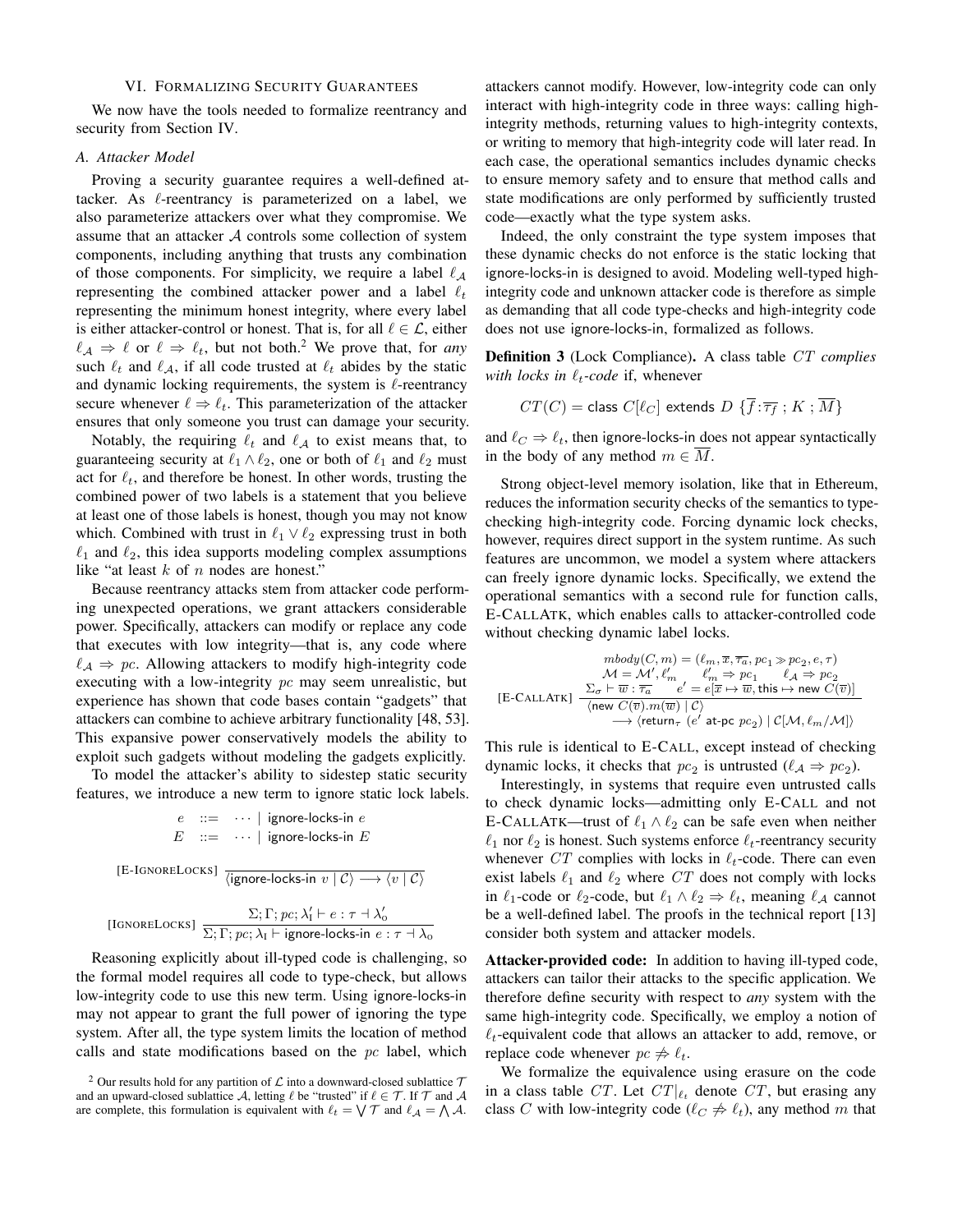executes with low integrity ( $pc_2 \nightharpoonup \ell_t$ ), and the branches of if statements executing with low integrity ( $pc \neq \ell_t$ ). Two class tables are then  $\ell_t$ -equivalent if they erase to the same thing.

$$
CT \approx_{\ell} CT' \iff CT|_{\ell_t} = CT'|_{\ell_t}
$$

Attackers can also freely modify low-integrity locations in the heap, so we define  $\ell_t$ -equivalent heaps using similar erasure. As a heap  $\sigma$  is a partial function from locations to value–type pairs, memory is erased to  $\sigma|_{\ell_t}$  simply by erasing mappings with low-integrity types. Formally,  $\sigma|_{\ell_t}(\iota) = \sigma(\iota)$  if  $\sigma(\iota) = (v, t^{\ell})$  with  $\ell \Rightarrow \ell_t$ , and it is undefined otherwise. As with code, the equivalence follows directly from this erasure:

$$
\sigma \approx_\ell \sigma' \iff \sigma|_{\ell_t} = \sigma'|_{\ell_t}.
$$

#### *B. Noninterference*

A typical goal for security in IFC systems, including our core calculus, is *noninterference* [\[24\]](#page-14-11), which for integrity means untrusted data should not influence trusted data at all. As we argued in Section [III-B,](#page-3-4) noninterference is too restrictive, and indeed, endorsement exists to violate it. However, explicit endorsement should be the *only* way to violate noninterference.

To state this, we first need a notion of a class table CT being *endorsement-free* for a label  $\ell$ .

Definition 4 (Endorsement-Free). CT is  $\ell$ -endorsement-free if, for all classes  $C$  and methods  $m$  such that

$$
\begin{aligned} \text{class } C[\ell_C] \text{ extends } D \text{ } \{ \overline{f} : \overline{\tau_f} \text{ ; } K \text{ ; } \overline{M} \} \in \text{CT} \\ \tau \text{ } m\{pc_1 \gg pc_2; \lambda_0\}(\overline{x} : \overline{\tau_a}) \text{ } \{ e \} \in \overline{M} \end{aligned}
$$

the following two properties hold. (1) Either  $pc_1 \Rightarrow l$  or  $pc_2 \nightharpoonup \ell$ , and (2) for any subexpression of e of the form endorse v from  $\ell_1$  to  $\ell_2$ , similarly, either  $\ell_1 \Rightarrow \ell$  or  $\ell_2 \not\Rightarrow \ell$ .

Intuitively, this definition says that  $CT$  is  $\ell$ -endorsementfree if CT contains no means of endorsing either control flow or data from a label that  $\ell$  does not trust to one that it does.

This condition is sufficient to prove a strong notion of noninterference at  $\ell$ . Because the SeRIF semantics are nondeterministic with respect to selection of location names [\(E-R](#page-6-1)EF), we use a modified equivalence  $\simeq_{\ell}$  that allows renaming locations in addition to erasing low-integrity state. See Appendix [B](#page-16-5) for the formal definition of this equivalence.

For partial functions f and f', we write  $f \subseteq f'$  to mean  $dom(f) \subseteq dom(f')$  and  $f(x) = f'(x)$  wherever f is defined.

<span id="page-10-0"></span>Theorem 1 (Noninterference). *Let* CT *be a class table where*  $\Sigma \vdash CT$  ok *is*  $\ell$ -endorsement-free. For any well-typed heaps  $\sigma_1$  and  $\sigma_2$  such that  $\Sigma \subseteq \Sigma_{\sigma_i}$  and any invocation I such that  $\Sigma \vdash I$  and  $(I, CT, \sigma_i) \Downarrow \sigma'_i$ , if  $\sigma_1 \simeq_{\ell} \sigma_2$ , then  $\sigma'_1 \simeq_{\ell} \sigma'_2$ .

Theorem [1](#page-10-0) follows by a complicated induction on the operational semantics, erasing untrusted values in the heap. See the technical report [\[13\]](#page-14-18) for details.

Note also that the theorem says nothing about lock compliance, only endorsement freedom. Indeed, reentrancy locks are unnecessary to enforce noninterference.

## *C. Formalizing Reentrancy*

Definition [1](#page-4-3) in Section [IV-A](#page-3-5) informally defines  $\ell$ -reentrancy as a trusted computation calling an untrusted one, which then calls a trusted computation before returning. We also noted that the pc label specifies the integrity of the control flow and is therefore ideal for defining reentrancy.

Because SeRIF's semantics has no explicit call stack, it must insert at-pc tracking terms in the only places where the  $pc$  label of the currently-executing code can change: conditionals and method calls. The terms surround the body of the condition or method and remain until execution returns to the previous pc label. Nested tracking terms appear precisely when code in one conditional or method body calls a second before returning. We therefore formalize  $\ell$ -reentrancy as three nested at-pc terms where  $\ell$  trusts the label of the first and third, but not the second. As each condition or call may still have pending computation, we allow arbitrary evaluation contexts at each integrity level.

<span id="page-10-2"></span>**Definition 5** ( $\ell$ -Reentrancy). A statement s is  $\ell$ -reentrant if, for some evaluation contexts  $E_0$ ,  $E_1$ ,  $E_2$ ,

$$
s = E_0 \Big[ E_1 \big[ E_2 \big[ s' \text{ at-pc } p c_3 \big] \text{ at-pc } p c_2 \Big] \text{ at-pc } p c_1 \Big]
$$

where  $pc_1, pc_3 \Rightarrow \ell$  but  $pc_2 \not\Rightarrow \ell$ .

We say an invocation  $I = (\iota, m(\overline{v}), \ell')$  is  $\ell$ -reentrant in  $\sigma$  if  $\langle l \iota.m(\overline{v}) \mid (CT, \sigma, \ell', \cdot) \rangle \longrightarrow^* \langle s | \mathcal{C} \rangle$  where s is  $\ell$ -reentrant.

With a definition of reentrancy and a formal attacker model, we can formalize the notion of security described in Section [IV-B.](#page-4-4) Recall that "secure reentrancy" meant that any program behavior possible with reentrancy is also possible without reentrancy. Equivalently, state changes made by reentrant executions must be possible using non-reentrant ones.

We describe the properties a program *maintains* using a modified Hoare logic [\[29\]](#page-14-19). Because high-integrity code may interact with arbitrary attacker code, we consider all possible invocations with  $\ell$ -equivalent code. Specifically, the highintegrity component of CT maintains a property defined by a predicate pair  $(P, Q)$  if, whenever P holds on the input state, Q must hold on the output state.

<span id="page-10-1"></span>Definition 6 (Predicate Satisfaction). Given a class table CT, a heap type  $\Sigma$ , and state predicates P and Q, we say that  $CT$ *satisfies*  $(P, Q)$  *at*  $\ell$  *in*  $\Sigma$ , denoted  $\Sigma \models_{\ell} \{P\} \, CT \, \{Q\}$ , if, for any  $CT'$  such that  $CT \approx_{\ell} CT'$ , any well-typed state  $\sigma_1$  where  $\Sigma \subseteq \Sigma_{\sigma_1}$ , and any invocation sequence I such that  $\Sigma_{\sigma_1} \vdash I$ and  $(\overline{I}, \overline{CT}', \sigma_1) \Downarrow \sigma_2$ , then  $P(\sigma_1)$  implies  $Q(\sigma_2)$ .

To simplify proofs, the definition requires invocations to be well-typed. The requirement does not, however, weaken the security guarantee. In a system like Ethereum without a strong type system, a high-integrity contract would need to examine its arguments to ensure they are well-typed. We assume this facility is built into the runtime.

The predicates  $P$  and  $Q$  can capture a variety of program properties. A simple example is program invariants—such as Uniswap's invariant on the product of the token balances—in which case  $P$  and  $Q$  would be the same. Quantifying over a potentially infinite set of predicates, as the security definition does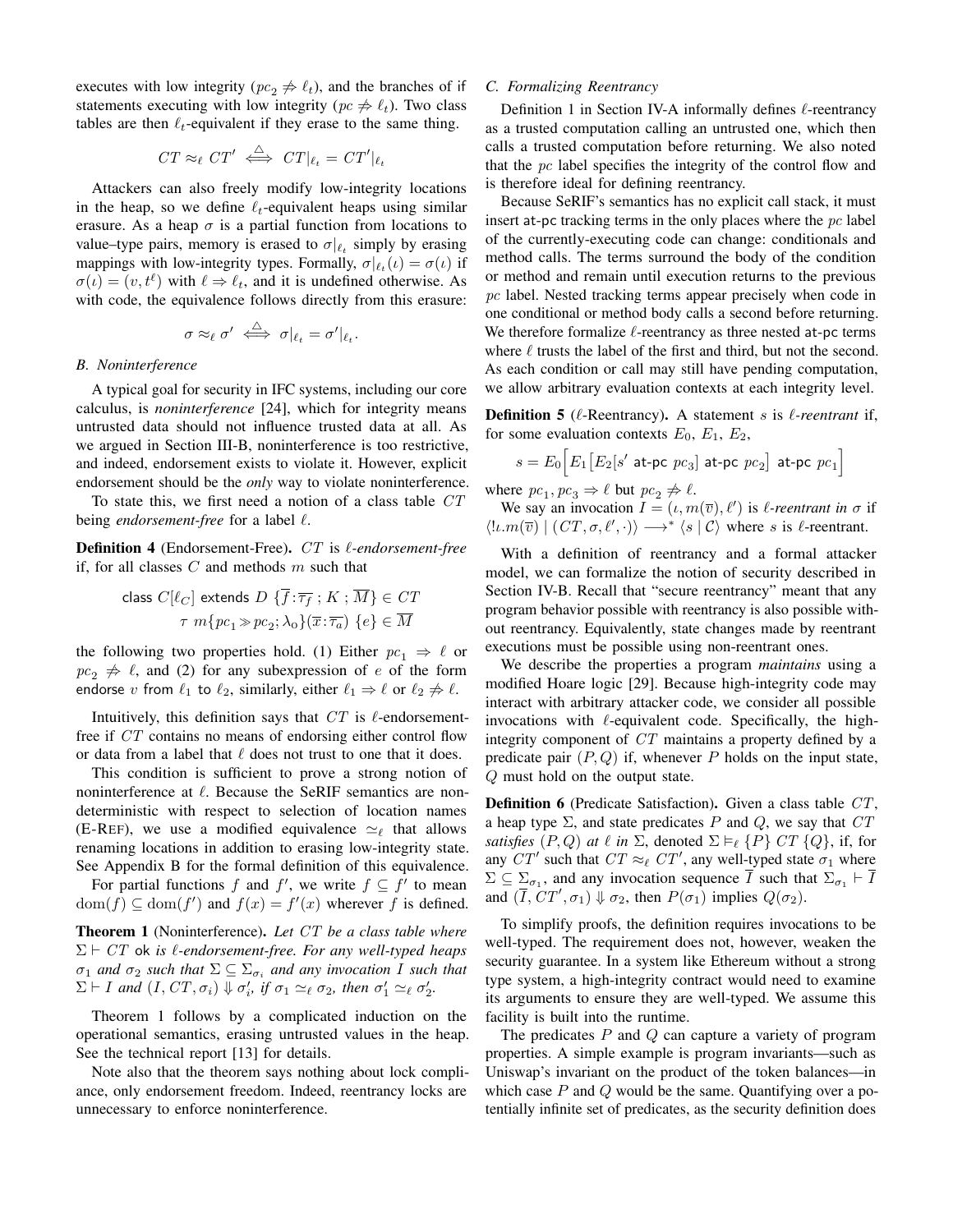below, allows for arbitrarily complex properties. For example, requiring a specific high-integrity output state for each possible high-integrity input state would enforce noninterference. A demonstration of interference would demonstrate that one such predicate pair is not satisfied.

Our goal, however, is not to guarantee any specific properties, but to formalize the idea that reentrancy should not introduce new behavior. Definition [6](#page-10-1) says nothing about reentrancy. It captures the *entire* set of possible behaviors, including the reentrant ones. Saying that a complete set of behaviors is equivalent to the non-reentrant behaviors requires a definition of non-reentrant behaviors. For that, we simply restrict our previous definition to executions that are not  $\ell$ -reentrant.

Definition 7 (Single-Entry Predicate Satisfaction). Given a class table CT, a heap type  $\Sigma$ , and state predicates P and Q, we say that CT single-entry satisfies  $(P, Q)$  at  $\ell$  in  $\Sigma$ , denoted  $\Sigma \vDash_{\ell}^1 \{P\} \, CT \, \{Q\}$ , if  $CT$  satisfies  $(P, Q)$  at  $\ell$  in  $\Sigma$  when restricted to invocation sequences  $\overline{I}$  that are *not*  $\ell$ -reentrant.

These two definitions combine to specify the difference between non-reentrant program behavior and all program behavior. To compare them, note that a program satisfies predicate pair  $(P, Q)$  precisely when no behavior violates it. Therefore, if reentrancy can exhibit new behaviors—the program is insecure—there should be a predicate pair that is single-entry satisfied, but not satisfied in general.

Because attackers can arbitrarily modify low-integrity state, *any* changes to low-integrity state are possible without  $\ell$ -reentrancy. We correspondingly restrict our security notion to predicates that are unaffected by low-integrity state.

**Definition 8** ( $\ell$ -integrity Predicate). We say a predicate P is *l*-integrity if, for all pairs of states  $\sigma_1$  and  $\sigma_2$ ,

$$
\sigma_1 \approx_{\ell} \sigma_2 \implies P(\sigma_1) \Leftrightarrow P(\sigma_2).
$$

We now define  $\ell$ -reentrancy security formally.

<span id="page-11-1"></span>Definition 9 (Reentrancy Security (formal)). We say a class table  $CT$  is  $\ell$ -reentrancy secure in  $\Sigma$  if for all pairs  $(P, Q)$  of  $\ell$ -integrity predicates,  $\Sigma \vDash_{\ell}^1 \{P\}$   $CT \{Q\}$  implies  $\Sigma \vDash_{\ell} \{P\} \, CT \, \{Q\}.$ 

Definition [9](#page-11-1) is the core security definition SeRIF enforces.

<span id="page-11-2"></span>**Theorem 2.** For any label  $\ell$ , class table CT, and heap type  $\Sigma$ , *if*  $\ell \Rightarrow \ell_t$  and  $\Sigma \vdash CT$  ok *complies with locks in*  $\ell_t$ -code, then CT is  $\ell$ -reentrancy secure in  $\Sigma$ .

Theorem [2](#page-11-2) follows from two core results. First, all reentrancy allowed by SeRIF is tail reentrancy. That is, if an invocation passes through an  $\ell$ -reentrant state, then the outer high-integrity call ( $E_1$  at-pc  $pc_1$  in Definition [5\)](#page-10-2) must be in tail position.

<span id="page-11-3"></span>Theorem 3. *For a label* `*, class table* CT*, and well-typed heap*  $\sigma_1$ *, if*  $\ell \Rightarrow \ell_t$  *and*  $\Sigma_{\sigma_1} \vdash CT$  ok *complies with locks in*  $\ell_t$ -code, then for any invocation I and heap  $\sigma_2$  where  $\Sigma_{\sigma_1} \vdash I$ *and*  $(I, CT, \sigma_1) \Downarrow \sigma_2$ *, all l-reentrant states in the execution are* `*-tail-reentrant.*

*Proof Sketch.* The theorem follows from two facts. First, if a statement s steps to a call to a method that grants integrity  $\ell$ , then s cannot maintain a lock on  $\ell$ . Second, any statement executing with integrity  $\ell$  must maintain a lock on  $\ell$  (either statically or dynamically) unless it is in tail position. We provide a complete proof in our technical report [\[13\]](#page-14-18).  $\Box$ 

Once we know that all reentrant executions are tail-reentrant, we need only show that tail reentrancy is secure. The following theorem formalizes this idea by proving that, if all  $\ell$ -reentrant states are  $\ell$ -tail-reentrant, then single-entry predicate satisfaction translates to predicate satisfaction.

<span id="page-11-4"></span>**Theorem 4.** Let CT be a class table,  $\sigma_1$  and  $\sigma_2$  be well-typed *heaps, and I be an invocation such that*  $(I, CT, \sigma_1) \Downarrow \sigma_2$ *where all* `*-reentrant states are* `*-tail-reentrant. For any*  $\ell$ -integrity predicates P and Q, if  $\Sigma_{\sigma_1} \vDash_{\ell}^1 \{P\}$  CT  $\{Q\}$  and  $P(\sigma_1)$ *, then*  $Q(\sigma_2)$ *.* 

*Proof Sketch.* Examine the execution of I and build a  $CT'$ and  $\overline{I}$  that produce a  $\ell$ -equivalent final state with no reentrancy. Whenever a high-integrity environment transitions to a lowintegrity one in  $CT$ , replace the low-integrity code in  $CT'$ with code that returns the same value as a hard-coded constant and makes no calls to high-integrity code. For each call from a low-integrity environment to a high-integrity method, add an invocation to  $\overline{I}$  that makes the same call with the same arguments. Add additional invocations between each highintegrity call to update the low-integrity state to match the low-integrity state in the original execution when the call occurred. The result is clearly a non-reentrant set of executions. Because all  $\ell$ -reentrant states are  $\ell$ -tail-reentrant in the original execution, placing a reentrant call sequentially after the call it was originally inside produces the same result.

Since the start and end states  $\sigma'_1$  and  $\sigma'_2$  of this new execution are  $\ell$ -equivalent to  $\sigma_1$  and  $\sigma_2$  and  $\Sigma_{\sigma_1} \vDash^1_{\ell} \{P\} C T \{Q\},\$ 

$$
P(\sigma_1) \iff P(\sigma'_1) \implies Q(\sigma'_2) \iff Q(\sigma_2).
$$

 $\Box$ 

See the technical report [\[13\]](#page-14-18) for details.

From here, we have enough to prove our desired result.

*Proof of Theorem [2.](#page-11-2)* For a class table  $CT'$ , invocation I, and heaps  $\sigma_1$  and  $\sigma_2$  such that  $CT \approx_{\ell} CT'$  and  $(I, CT', \sigma_1) \Downarrow \sigma_2$ , Theorem [3](#page-11-3) says all  $\ell$ -reentrant states are  $\ell$ -tail-reentrant. For  $\ell$ -integrity predicates P and Q such that  $\Sigma_{\sigma_1} \vDash_{\ell}^1 \{P\} C T \{Q\},$ Theorem [4](#page-11-4) says that if  $P(\sigma_1)$  then  $Q(\sigma_2)$ , which is precisely the definition of  $\Sigma_{\sigma_1} \vDash_{\ell} \{P\} CT \{Q\}.$  $\Box$ 

## VII. IMPLEMENTATION

<span id="page-11-0"></span>We implemented a type checker for SeRIF in 4,200 lines of Java, using JFlex [\[32\]](#page-14-20) and CUP [\[30\]](#page-14-21). We employ the SHErrLoc constraint solver [\[64\]](#page-16-6) to analyze information flow constraints, infer missing integrity labels, and identify likely error locations.

We ran the type checker on four examples: the three from Section [II,](#page-1-0) but without simplifying Town Crier, and one we call Multi-DAO. Multi-DAO is a multi-contract version of the vulnerable portion of Ethereum's DAO contract [\[47\]](#page-15-2). It is one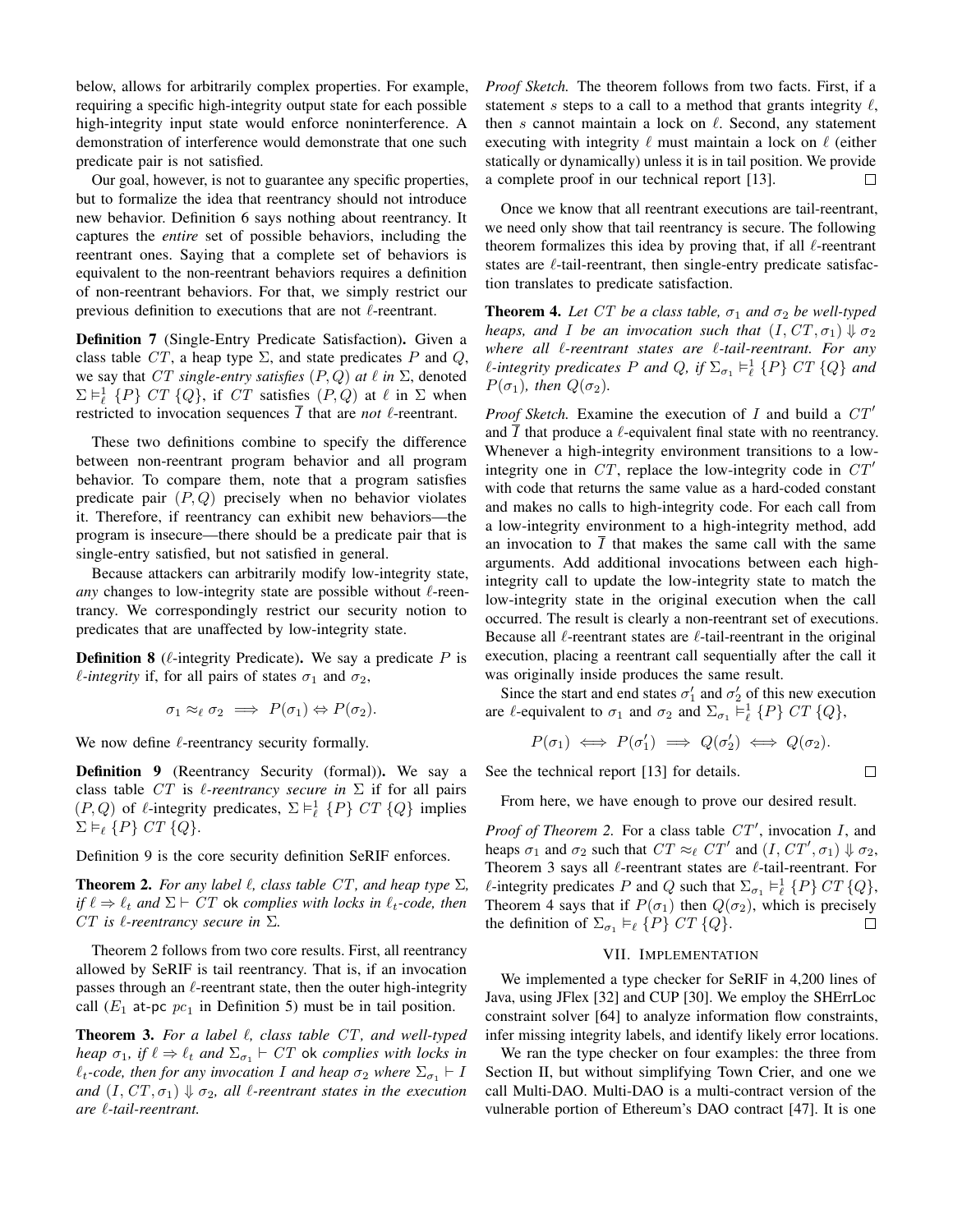<span id="page-12-1"></span>

| Application      | $_{\rm LoC}$ | type-check<br>time(s) | necessary<br>annotations |
|------------------|--------------|-----------------------|--------------------------|
| Uniswap 1        | 57           | 4.1                   | 11                       |
| Uniswap 2        | 49           | 4.0                   | 9                        |
| Uniswap $3^*$    | 53           | 4.3                   | 9                        |
| Town Crier 1     | 133          | 6.3                   | 17                       |
| Town Crier 2*    | 133          | 6.5                   | 17                       |
| Town Crier 3*    | 133          | 6.4                   | 17                       |
| KV Store 1       | 38           | 2.1                   | 10                       |
| $KV$ Store $2^*$ | 35           | 2.0                   | 9                        |
| Multi-DAO 1      | 38           | 3.5                   | 8                        |
| Multi-DAO 2      | 36           | 3.3                   |                          |
| Multi-DAO $3*$   | 36           | 3.3                   |                          |

TABLE I. Evaluation of SeRIF type checker. Asterisks indicate vulnerable implementations.

application split across multiple contracts that synchronize on each transaction. This structure allows for the DAO's original reentrancy vulnerability, as well as a second attack where the attacker reenters the application by leaving one contract and entering another before they synchronize. By definition, this attack is not object reentrancy, but as long as the Multi-DAO contracts trust each other, it *is*  $\ell$ -reentrancy. As with the original DAO, the exploits can be patched either with dynamic locks or by performing local state changes *and inter-contract synchronization operations* before external calls.

For each example, the type checker correctly identified vulnerabilities in the initial versions presented in Section [II.](#page-1-0) It also accepted as secure patched implementations following the suggested fixes, both with and without dynamic locks.

Developer Overhead: Table [I](#page-12-1) presents several metrics for developer overhead. As each example application is designed to distill complex security logic into minimal code, the examples are all relatively short—ranging from 35 to 133 lines of code. On these examples, the type checker is able to run in a few seconds on a consumer desktop from 2015 with an Intel i7-4790 CPU. Because the type system and the associated guarantees are compositional, modules can be checked independently, so running time should scale well as the code grows.

Another important practical concern is the annotation burden of adding information flow labels to the code. Labels on classes, fields, methods, and data endorsements are necessary to define the security of a program. Though SeRIF requires explicit labels elsewhere to ease formal reasoning, many of these—such as the  $pc$  labels on if statements—are simple to infer. Considering only the labels with no obvious inference mechanism, we found that 13% of the lines required explicit labels in Town Crier. The other examples required more annotations per line as their distilled nature led to more function declarations and explicit endorsements. As even Town Crier is a short application with complex security concerns, we expect many applications would have lower annotation burdens.

Finally, SHErrLoc is capable of localizing errors, helping guide development. To see its utility, we look at the Uniswap example in more detail. As in Section [V-D,](#page-8-0) we use two labels: U and T. Recall that the exchange must either utilize a lock or state its assumption that the token will not call untrusted code. The following signature for the token's transferTo method

makes the assumption explicit, where H is a token holder class. <code>bool $^{T}$  transferTo{ $T\!\gg\!T;T\}$ (from:H $^{T}$ , to:H $^{T}$ , amount:int $^{T})$ </code> To model the alert functions in H being unknown code from unknown sources, the interface can state the following entirelyuntrusted signatures.

 $\mathsf{void} \ \mathsf{alertSend}\{U\!\gg\! U;U\}$ (to: $\mathsf{H}^U$ , amount: $\mathsf{int}^U$ ) void alertReceive{ $U\!\gg\!U;U\}$ (from:H $^U$ , amount:int $^U$ )

With these signatures, the calls to the alert functions in transferTo on lines [20](#page-1-4) and [21](#page-1-5) of Figure [1](#page-1-1) cannot type-check without a dynamic lock. SHErrLoc helpfully identifies line [21](#page-1-5) as the most likely error. The type checker correctly identifies the program as secure if we either wrap both alerts in a dynamic lock or remove them entirely.

### VIII. RELATED WORK

<span id="page-12-0"></span>We now discuss other work on reentrancy security, secure smart contracts, and information flow control.

Formal Reentrancy Security: Grossman et al. [\[27\]](#page-14-5) define Effectively Callback-Free (ECF) executions, the only other formal definition of reentrancy security of which we are aware. An ECF execution is one where the operations can be reordered to produce the same result without callbacks (reentrancy). Their definition is object-based, which we have argued fails to separate the security specification from the program design, and they focus on dynamic analysis of individual executions.

Albert et al. [\[4\]](#page-13-3) present a static analysis tool to check if code produces only ECF executions. The authors advertise the tool as providing modular guarantees, but define "modular" to mean that a contract remains secure against any possible outside code. Our approach provides the same guarantees when applied to a single program with no assumptions on others, but also enables developers to safely compose independently-checked modules by stating assumptions on each other's behavior. Furthermore, [Albert et al.'](#page-13-3)s analysis relies on an SMT solver, limiting its scalability. In comparison, SeRIF only relies on checking actsfor relationships of information flow labels.

We previously proposed the intuition of using information flow control with a mix of static and dynamic locks to enforce  $\ell$ -reentrancy [\[12\]](#page-14-7). In this work we add a core calculus with static and dynamic semantics, formal definitions, proofs, and an evaluation.

Reentrancy-aware Languages: Several languages—all smartcontract oriented—attempt to guard against reentrancy using a variety of techniques.

Scilla [\[52\]](#page-15-7) constrains programming style by removing the call-and-return model of contract interaction. Instead, it queues requests and executes them when the caller completes. While this structure makes object-level reentrancy difficult, it prevents contracts from using the return values from remote calls. Moreover, by allowing multiple unconstrained requests, it fails to detect or eliminate bugs like Uniswap (see Section [II-A\)](#page-1-3).

Obsidian [\[15\]](#page-14-3) and Flint [\[51\]](#page-15-6) ease reasoning about contract behavior using typestate. Obsidian includes a dynamic check that prevents (object) reentrancy entirely, while Flint has no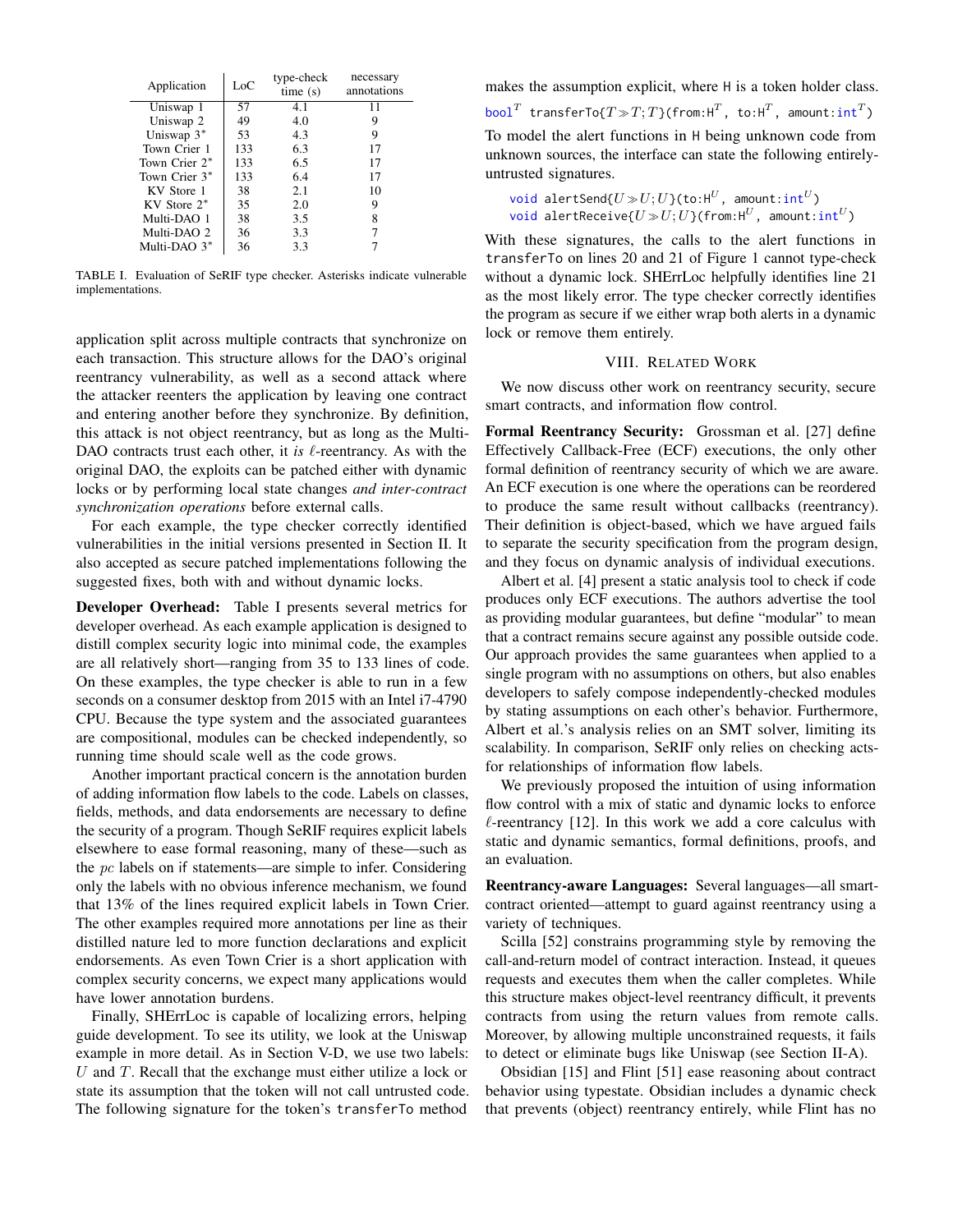such check. Both languages and Move [\[9\]](#page-14-9) have a notion of linear assets that cannot be created or destroyed. Asset linearity prevents attacks like the DAO, but fails to address the challenges of Uniswap. The errant send in Uniswap does not create or destroy tokens; it merely sends the wrong number because it the invariant it relies on is broken.

Nomos [\[18\]](#page-14-4) enforces security using resource-aware session types. Since linearity of session types is insufficient to eliminate reentrancy, it uses the resources tracked by the session types to prevent attackers from acquiring permission to call an in-use contract—again, eliminating all (object) reentrancy.

Smart Contract Analysis Tools: There are many static analysis tools for blockchain smart contracts. Some tools operate as unsound best-effort bug finding tools. OYENTE [\[37\]](#page-15-5) searches for anti-patterns in code, TEETHER [\[34\]](#page-15-27) automatically generates exploits based on commonly-exploitable operations, and Ethainter [\[11\]](#page-14-22) uses information flow taint analysis to attempt to locate a predefined set of security concerns, such as tainted owner variables and access to self-destruct.

Other tools use formal analysis techniques to soundly analyze contracts. Bhargavan et al. [\[7\]](#page-14-23) prove functional correctness through translation to  $F^*$ . MAIAN [\[42\]](#page-15-28) and ETHBMC [\[22\]](#page-14-24) prove security against specific classes of vulnerabilities using symbolic execution and bounded model checking, respectively. EtherTrust [\[25\]](#page-14-25) allows developers to specify program properties as Horn clauses and verify them using a formal semantics for EVM [\[26\]](#page-14-26). SOLYTHESIS [\[35\]](#page-15-29) combines static and dynamic mechanisms It statically determines what checks are necessary for correctness and compiles them into run-time checks.

These tools are valuable for securing smart contracts, but they all analyze individual contracts, and their analyses often fail to compose. As a result, they are unable to verify security of applications like Uniswap that span multiple contracts.

Information Flow Control: Several distributed and decentralized systems enforce security using IFC. Fabric [\[36\]](#page-15-20) is a system and language for building distributed systems that allows secure data and code sharing between nodes despite mutual distrust. DStar [\[63\]](#page-15-23) uses run-time tracking at the OS level to control information flow in a distributed system. These previous systems have the same limitation of information flow systems that is described in Section [I:](#page-0-0) they do not defend against reentrancy attacks. The IFC-based instruction set of Zagieboylo et al. [\[60\]](#page-15-30) restricts endorsement of  $pc$  labels using a purely dynamic mechanism that appears to prevent all  $\ell$ -reentrancy. However, this property is neither stated nor proved.

## IX. CONCLUSION

<span id="page-13-4"></span>Despite decades of work on techniques for making software more secure and trustworthy, recent smart contract bugs have vividly shown that avoiding critical security vulnerabilities can be difficult even in very short programs. The essential challenge is composition of code with complex control flow across trust boundaries. Prior static information flow analyses provide compositional guarantees, but are missing a key ingredient: security against reentrant executions. Smart contracts have

produced the most salient reentrancy vulnerabilities to date due to their structure of interacting service in different trust domains. As more applications adopt distributed service-oriented architectures mirroring this design, we expect reentrancy to become more of a concern elsewhere.

This paper provides a flexible general-purpose security definition that permits secure forms of reentrancy and a finegrained static mechanism to reason about reentrancy security. We presented SeRIF, a core calculus that combines static and dynamic locking to provably enforce reentrancy security in addition to providing standard information flow assurances. We further showed that SeRIF is expressive enough to implement and analyze various challenging examples. SeRIF's lightweight, inferable annotations support an independently-useful verification process while complementing other verification methods.

We hope these foundational results will aid the development of practical secure languages. To ensure usability, languages will need to infer labels wherever possible and use sensible defaults in many other areas. They might further require polymorphic, finer-grained locks that we believe can fit into the structure of a distributive lattice. Finally, while we focused entirely on single-threaded reentrancy, concurrency is common in real-world languages and applications. The relationship between reentrancy and concurrency controls/consistency models is unclear and, we believe, a promising area for future work.

#### ACKNOWLEDGMENTS

We would first like to thank our anonymous reviewers for their thoughtful comments and suggestions. Additional thanks to Tom Magrino for help clarifying and explaining earlier versions of this work, and to Rachit Nigam, Rolph Recto, and Drew Zagieboylo for help editing.

This work was funded in part by a National Defense Science and Engineering Graduate (NDSEG) Fellowship, NSF grants 1704615 and 1704788, and a gift from Ripple. Any opinions, findings, conclusions, or recommendations expressed here are those of the authors and may not reflect those of these sponsors.

#### **REFERENCES**

- <span id="page-13-0"></span>[1] "CVE-2014-1772," [http://cve.mitre.org/cgi-bin/cvename.](http://cve.mitre.org/cgi-bin/cvename.cgi?name=CVE-2014-1772) [cgi?name=CVE-2014-1772,](http://cve.mitre.org/cgi-bin/cvename.cgi?name=CVE-2014-1772) 29 Jan. 2014, accessed March 2021.
- <span id="page-13-1"></span>[2] "CVE-2018-8174," [https://cve.mitre.org/cgi-bin/cvename.](https://cve.mitre.org/cgi-bin/cvename.cgi?name=CVE-2018-8174) [cgi?name=CVE-2018-8174,](https://cve.mitre.org/cgi-bin/cvename.cgi?name=CVE-2018-8174) 14 Mar. 2018, accessed March 2021.
- <span id="page-13-2"></span>[3] "CWE-1265: Unintended reentrant invocation of nonreentrant code via nested calls," [https://cwe.mitre.org/](https://cwe.mitre.org/data/definitions/1265.html) [data/definitions/1265.html,](https://cwe.mitre.org/data/definitions/1265.html) 20 Dec. 2018, accessed March 2021.
- <span id="page-13-3"></span>[4] E. Albert, S. Grossman, N. Rinetzky, C. Rodríguez-Núñez, A. Rubio, and M. Sagiv, "Taming callbacks for smart contract modularity," *Proc. ACM on Programming Languages*, vol. 4, no. OOPSLA, Nov. 2020.
- <span id="page-13-5"></span>[5] O. Arden, M. D. George, J. Liu, K. Vikram, A. Askarov, and A. C. Myers, "Sharing mobile code securely with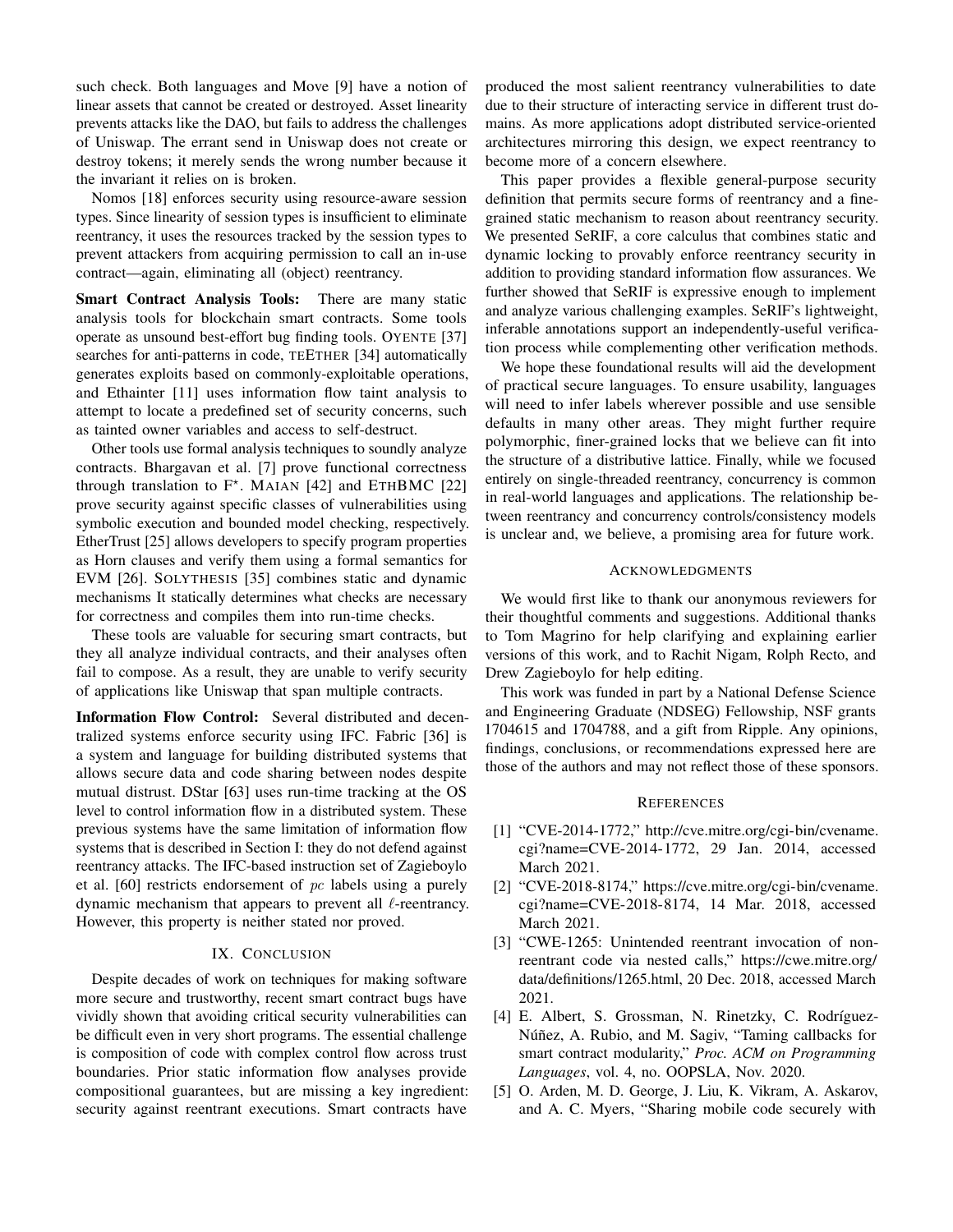information flow control," in *IEEE Symp. on Security and Privacy*, May 2012, pp. 191–205.

- <span id="page-14-13"></span>[6] O. Arden, J. Liu, and A. C. Myers, "Flow-limited authorization," in *28th IEEE Computer Security Foundations Symp. (CSF)*, Jul. 2015, pp. 569–583.
- <span id="page-14-23"></span>[7] K. Bhargavan, A. Delignat-Lavaud, C. Fournet, A. Gollamudi, G. Gonthier, N. Kobeissi, N. Kulatova, A. Rastogi, T. Sibut-Pinote, N. Swamy *et al.*, "Formal verification of smart contracts: Short paper," in *11th ACM SIGPLAN Workshop on Programming Languages and Analysis for Security (PLAS)*, Oct. 2016, pp. 91–96.
- <span id="page-14-12"></span>[8] K. J. Biba, "Integrity considerations for secure computer systems," USAF Electronic Systems Division, Bedford, MA, Tech. Rep. ESD-TR-76-372, Apr. 1977, (Also available through National Technical Information Service, Springfield Va., NTIS AD-A039324.).
- <span id="page-14-9"></span>[9] S. Blackshear, E. Cheng, D. L. Dill, V. Gao, B. Maurer, T. Nowacki, A. Pott, S. Qadeer, Rain, D. Russi, S. Sezer, T. Zakian, and R. Zhou, "Move: A language with programmable resources," [https://developers.diem.com/](https://developers.diem.com/docs/technical-papers/move-paper/) [docs/technical-papers/move-paper/,](https://developers.diem.com/docs/technical-papers/move-paper/) May 2020, accessed March 2021.
- <span id="page-14-15"></span>[10] L. Breidenbach, P. Daian, A. Juels, and E. G. Sirer, "An in-depth look at the parity multisig bug," [https://hackingdistributed.com/2017/07/22/deep-dive](https://hackingdistributed.com/2017/07/22/deep-dive-parity-bug/)[parity-bug/,](https://hackingdistributed.com/2017/07/22/deep-dive-parity-bug/) 22 Jul. 2017, accessed March 2021.
- <span id="page-14-22"></span>[11] L. Brent, N. Grech, S. Lagouvardos, B. Scholz, and Y. Smaragdakis, "Ethainter: A smart contract security analyzer for composite vulnerabilities," in *41st ACM SIGPLAN Conf. on Programming Language Design and Implementation (PLDI)*, Jun. 2020, p. 454–469.
- <span id="page-14-7"></span>[12] E. Cecchetti, S. Yao, H. Ni, and A. C. Myers, "Securing smart contracts with information flow," in *3 rd Int'l Symp. on Foundations and Applications of Blockchain (FAB)*, Apr. 2020.
- <span id="page-14-18"></span>[13] ——, "Compositional security for reentrant applications," Cornell University Computing and Information Science, Tech. Rep. arXiv:2103.08577, Mar. 2021.
- <span id="page-14-0"></span>[14] R. Chugh, J. A. Meister, R. Jhala, and S. Lerner, "Staged information flow for JavaScript," in *ACM SIGPLAN Conf. on Programming Language Design and Implementation (PLDI)*, Jun. 2009.
- <span id="page-14-3"></span>[15] M. Coblenz, R. Oei, T. Etzel, P. Koronkevich, M. Baker, Y. Bloem, B. A. Myers, J. Sunshine, and J. Aldrich, "Obsidian: Typestate and assets for safer blockchain programming," *ACM Trans. on Programming Languages and Systems*, vol. 42, no. 3, Nov. 2020.
- <span id="page-14-6"></span>[16] ConsenSys Diligence, "Uniswap audit," [https://github.com/ConsenSys/Uniswap-audit-report-](https://github.com/ConsenSys/Uniswap-audit-report-2018-12#31-liquidity-pool-can-be-stolen-in-some-tokens-eg-erc-777-29)[2018-12#31-liquidity-pool-can-be-stolen-in-some](https://github.com/ConsenSys/Uniswap-audit-report-2018-12#31-liquidity-pool-can-be-stolen-in-some-tokens-eg-erc-777-29)[tokens-eg-erc-777-29,](https://github.com/ConsenSys/Uniswap-audit-report-2018-12#31-liquidity-pool-can-be-stolen-in-some-tokens-eg-erc-777-29) Jan. 2019, accessed March 2021.
- <span id="page-14-10"></span>[17] P. Daian, "Analysis of the DAO exploit," [https://hackingdistributed.com/2016/06/18/analysis](https://hackingdistributed.com/2016/06/18/analysis-of-the-dao-exploit/)[of-the-dao-exploit/,](https://hackingdistributed.com/2016/06/18/analysis-of-the-dao-exploit/) 18 Jun. 2016, accessed March 2021.
- <span id="page-14-4"></span>[18] A. Das, S. Balzer, J. Hoffmann, F. Pfenning, and I. Santurkar, "Resource-aware session types for digital

contracts," in *34th IEEE Computer Security Foundations Symp. (CSF)*. IEEE, 2019.

- <span id="page-14-2"></span>[19] N. Dragoni, S. Giallorenzo, A. L. Lafuente, M. Mazzara, F. Montesi, R. Mustafin, and L. Safina, "Microservices: yesterday, today, and tomorrow," in *Present and Ulterior Software Engineering*. Springer, 2017, pp. 195–216.
- <span id="page-14-14"></span>[20] P. Efstathopoulos, M. Krohn, S. VanDeBogart, C. Frey, D. Ziegler, E. Kohler, D. Mazières, F. Kaashoek, and R. Morris, "Labels and event processes in the Asbestos operating system," in *20th ACM Symp. on Operating System Principles (SOSP)*, Oct. 2005.
- <span id="page-14-8"></span>[21] M. D. Ernst, R. Just, S. Millstein, W. Dietl, S. Pernsteiner, F. Roesner, K. Koscher, P. Barros, R. Bhoraskar, S. Han, P. Vines, and E. X. Wu, "Collaborative verification of information flow for a high-assurance app store," in *21st ACM Conf. on Computer and Communications Security (CCS)*, Nov. 2014, pp. 1092–1104.
- <span id="page-14-24"></span>[22] J. Frank, C. Aschermann, and T. Holz, "ETHBMC: A bounded model checker for smart contracts," in *29th USENIX Security Symp.*, Aug. 2020.
- <span id="page-14-17"></span>[23] D. B. Giffin, A. Levy, D. Stefan, D. Terei, D. Mazières, J. C. Mitchell, and A. Russo, "Hails: Protecting data privacy in untrusted web applications," in *10th USENIX Symp. on Operating Systems Design and Implementation (OSDI)*. USENIX Association, 2012, pp. 47–60.
- <span id="page-14-11"></span>[24] J. A. Goguen and J. Meseguer, "Security policies and security models," in *IEEE Symp. on Security and Privacy*, Apr. 1982, pp. 11–20.
- <span id="page-14-25"></span>[25] I. Grishchenko, M. Maffei, and C. Schneidewind, "Foundations and tools for the static analysis of Ethereum smart contracts," in *International Conference on Computer Aided Verification (CAV)*. Springer, 2018, pp. 51–78.
- <span id="page-14-26"></span>[26] ——, "A semantic framework for the security analysis of Ethereum smart contracts," in *Int'l Conf. on Principles of Security and Trust (POST)*. Springer, 2018, pp. 243–269.
- <span id="page-14-5"></span>[27] S. Grossman, I. Abraham, G. Golan-Gueta, Y. Michalevsky, N. Rinetzky, M. Sagiv, and Y. Zohar, "Online detection of effectively callback free objects with applications to smart contracts," *Proc. ACM on Programming Languages*, vol. 2, no. POPL, pp. 1–28, Dec. 2017.
- <span id="page-14-1"></span>[28] D. Hedin and A. Sabelfeld, "Information-flow security for a core of JavaScript," in *25th IEEE Computer Security Foundations Symp. (CSF)*, Jun. 2012.
- <span id="page-14-19"></span>[29] C. A. R. Hoare, "Proof of correctness of data representations," *Acta Informatica*, vol. 1, no. 4, pp. 271–281, 1972.
- <span id="page-14-21"></span>[30] S. Hudson, F. Flannery, C. S. Ananian, and M. Petter, "CUP 0.11b: Construction of Useful Parsers," Jun. 2014, software release, [http://www2.cs.tum.edu/projects/cup.](http://www2.cs.tum.edu/projects/cup)
- <span id="page-14-16"></span>[31] A. Igarashi, B. Pierce, and P. Wadler, "Featherweight Java: A minimal core calculus for Java and GJ," *ACM Trans. on Programming Languages and Systems*, vol. 23, no. 3, pp. 396–450, 2001.
- <span id="page-14-20"></span>[32] G. Klein, S. Rowe, and R. Decamp, "JFlex 1.8.2," May 2020, software release, [https://jflex.de.](https://jflex.de)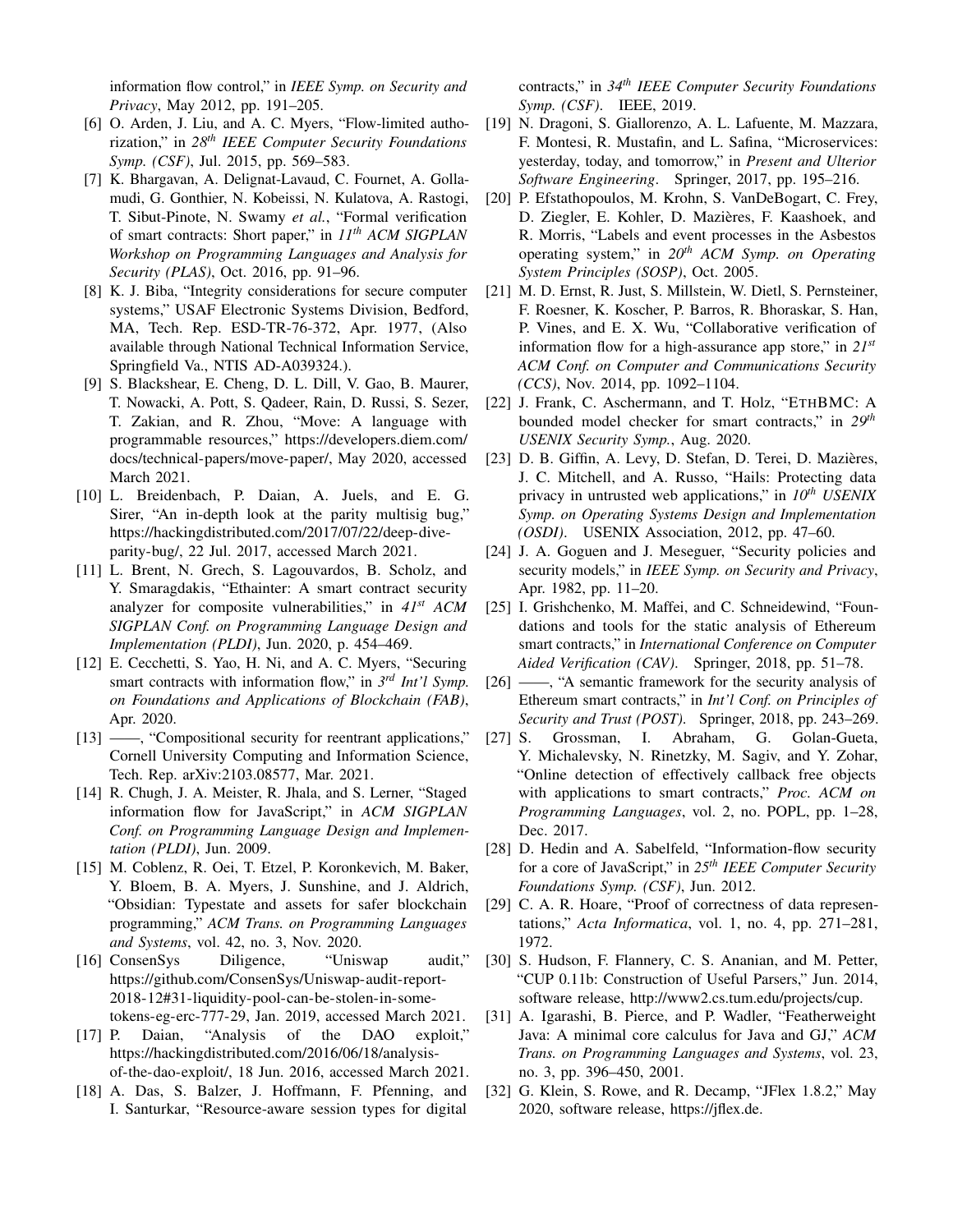- <span id="page-15-19"></span>[33] M. Krohn, A. Yip, M. Brodsky, N. Cliffer, M. F. Kaashoek, E. Kohler, and R. Morris, "Information flow control for standard OS abstractions," in *21st ACM Symp. on Operating System Principles (SOSP)*, 2007.
- <span id="page-15-27"></span>[34] J. Krupp and C. Rossow, "TEETHER: Gnawing at ethereum to automatically exploit smart contracts," in *27th USENIX Security Symp.*, Aug. 2018.
- <span id="page-15-29"></span>[35] A. Li, J. A. Choi, and F. Long, "Securing smart contract with runtime validation," in *41st ACM SIGPLAN Conf. on Programming Language Design and Implementation (PLDI)*, Jun. 2020, pp. 438–453.
- <span id="page-15-20"></span>[36] J. Liu, O. Arden, M. D. George, and A. C. Myers, "Fabric: Building open distributed systems securely by construction," *J. Computer Security*, vol. 25, no. 4–5, pp. 319–321, May 2017.
- <span id="page-15-5"></span>[37] L. Luu, D.-H. Chu, H. Olickel, P. Saxena, and A. Hobor, "Making smart contracts smarter," in *ACM Conf. on Computer and Communications Security (CCS)*, 2016, pp. 254–269.
- <span id="page-15-18"></span>[38] T. Magrino, J. Liu, O. Arden, C. Isradisaikul, and A. C. Myers, "Jif 3.5: Java information flow," Jun. 2016, software release, [https://www.cs.cornell.edu/jif.](https://www.cs.cornell.edu/jif)
- <span id="page-15-3"></span>[39] L. A. Meyerovich and B. Livshits, "ConScript: Specifying and enforcing fine-grained security policies for JavaScript in the browser," in *IEEE Symp. on Security and Privacy*, May 2010.
- <span id="page-15-16"></span>[40] A. C. Myers and B. Liskov, "Complete, safe information flow with decentralized labels," in *IEEE Symp. on Security and Privacy*, May 1998, pp. 186–197.
- <span id="page-15-17"></span>[41] ——, "Protecting privacy using the decentralized label model," *ACM Transactions on Software Engineering and Methodology*, vol. 9, no. 4, pp. 410–442, Oct. 2000.
- <span id="page-15-28"></span>[42] I. Nikolić, A. Kolluri, I. Sergey, P. Saxena, and A. Hobor, "Finding the greedy, prodigal, and suicidal contracts at scale," in *Proceedings of the 34th Annual Computer Security Applications Conference*, Dec. 2018, pp. 653– 663.
- <span id="page-15-10"></span>[43] Oracle Corporation, "Java SE version 15 API specification. java.util.Map#computeIfAbsent," [https://docs.oracle.com/](https://docs.oracle.com/en/java/javase/15/docs/api/java.base/java/util/Map.html#computeIfAbsent(K,java.util.function.Function)) [en/java/javase/15/docs/api/java.base/java/util/Map.html#](https://docs.oracle.com/en/java/javase/15/docs/api/java.base/java/util/Map.html#computeIfAbsent(K,java.util.function.Function)) [computeIfAbsent\(K,java.util.function.Function\),](https://docs.oracle.com/en/java/javase/15/docs/api/java.base/java/util/Map.html#computeIfAbsent(K,java.util.function.Function)) Sep. 2020, accessed March 2021.
- <span id="page-15-0"></span>[44] Parity Technologies, "A postmortem on the parity multi-sig library self-destruct," [https://www.parity.io/a-postmortem-on-the-parity](https://www.parity.io/a-postmortem-on-the-parity-multi-sig-library-self-destruct/)[multi-sig-library-self-destruct/,](https://www.parity.io/a-postmortem-on-the-parity-multi-sig-library-self-destruct/) 15 Nov. 2017, accessed March 2021.
- <span id="page-15-1"></span>[45] PeckShield, "Uniswap/Lendf.Me hacks: Root cause and loss analysis," [https://medium.com/@peckshield/uniswap](https://medium.com/@peckshield/uniswap-lendf-me-hacks-root-cause-and-loss-analysis-50f3263dcc09)[lendf-me-hacks-root-cause-and-loss-analysis-](https://medium.com/@peckshield/uniswap-lendf-me-hacks-root-cause-and-loss-analysis-50f3263dcc09)[50f3263dcc09,](https://medium.com/@peckshield/uniswap-lendf-me-hacks-root-cause-and-loss-analysis-50f3263dcc09) Apr. 2020, accessed March 2021.
- <span id="page-15-21"></span>[46] B. C. Pierce, *Types and programming languages*. MIT press, 2002.
- <span id="page-15-2"></span>[47] N. Popper, "A hacking of more than \$50 million dashes hopes in the world of virtual currency," *The New York Times*, 17 Jun. 2016.
- <span id="page-15-25"></span>[48] R. Roemer, E. Buchanan, H. Shacham, and S. Savage, "Return-oriented programming: Systems, languages, and applications," *ACM Trans. Inf. Syst. Secur. (TISSEC)*, vol. 15, no. 1, Mar. 2012.
- <span id="page-15-11"></span>[49] "The Rust standard library, version 1.48.0. Enum std::collections::hash\_map::Entry.or\_insert\_with," [https://doc.rust-lang.org/std/collections/hash\\_map/enum.](https://doc.rust-lang.org/std/collections/hash_map/enum.Entry.html#method.or_insert_with) [Entry.html#method.or\\_insert\\_with,](https://doc.rust-lang.org/std/collections/hash_map/enum.Entry.html#method.or_insert_with) Nov. 2020, accessed March 2021.
- <span id="page-15-12"></span>[50] A. Sabelfeld and A. C. Myers, "Language-based information-flow security," *IEEE Journal on Selected Areas in Communications*, vol. 21, no. 1, pp. 5–19, Jan. 2003.
- <span id="page-15-6"></span>[51] F. Schrans, S. Eisenbach, and S. Drossopoulou, "Writing safe smart contracts in Flint," in *Conference Companion of the 2nd International Conference on Art, Science, and Engineering of Programming*, 2018, pp. 218–219.
- <span id="page-15-7"></span>[52] I. Sergey, V. Nagaraj, J. Johannsen, A. Kumar, A. Trunov, and K. C. G. Hao, "Safer smart contract programming with Scilla," *Proc. ACM on Programming Languages*, vol. 3, no. OOPSLA, pp. 1–30, Oct. 2019.
- <span id="page-15-26"></span>[53] H. Shacham, "The geometry of innocent flesh on the bone: Return-into-libc without function calls (on the x86)," in *14th ACM Conf. on Computer and Communications Security (CCS)*, Oct. 2007, p. 552–561.
- <span id="page-15-22"></span>[54] J. Siek and W. Taha, "Gradual typing for objects," in *21st European Conf. on Object-Oriented Programming*, Jul. 2007, pp. 2–27.
- <span id="page-15-8"></span>[55] "Solidity documentation. Release 0.7.5," [https://docs.](https://docs.soliditylang.org/en/v0.7.5/) [soliditylang.org/en/v0.7.5/,](https://docs.soliditylang.org/en/v0.7.5/) Nov. 18 2020, accessed December 2020.
- <span id="page-15-9"></span>[56] "Solidity security considerations," [https://solidity.](https://solidity.readthedocs.io/en/latest/security-considerations.html#use-the-checks-effects-interactions-pattern) [readthedocs.io/en/latest/security-considerations.html#](https://solidity.readthedocs.io/en/latest/security-considerations.html#use-the-checks-effects-interactions-pattern) [use-the-checks-effects-interactions-pattern,](https://solidity.readthedocs.io/en/latest/security-considerations.html#use-the-checks-effects-interactions-pattern) 2021, accessed March 2021.
- <span id="page-15-4"></span>[57] The Open Group, "SOA standards," [https://publications.](https://publications.opengroup.org/standards/soa) [opengroup.org/standards/soa,](https://publications.opengroup.org/standards/soa) accessed December 2020.
- <span id="page-15-24"></span>[58] G. Wood, "Ethereum: A secure decentralised generalised transaction ledger," *Ethereum Project Yellow Paper*, 2014.
- <span id="page-15-13"></span>[59] J. Yang, K. Yessenov, and A. Solar-Lezama, "A language for automatically enforcing privacy policies," in *39th ACM Symp. on Principles of Programming Languages (POPL)*, 2012, pp. 85–96.
- <span id="page-15-30"></span>[60] D. Zagieboylo, G. E. Suh, and A. C. Myers, "Using information flow to design an ISA that controls timing channels," in *32nd IEEE Computer Security Foundations Symp. (CSF)*, Jun. 2019.
- <span id="page-15-14"></span>[61] S. Zdancewic, L. Zheng, N. Nystrom, and A. C. Myers, "Secure program partitioning," *ACM Trans. on Computer Systems*, vol. 20, no. 3, pp. 283–328, Aug. 2002.
- <span id="page-15-15"></span>[62] N. Zeldovich, S. Boyd-Wickizer, E. Kohler, and D. Mazières, "Making information flow explicit in HiStar," in *7 th USENIX Symp. on Operating Systems Design and Implementation (OSDI)*, 2006, pp. 263–278.
- <span id="page-15-23"></span>[63] N. Zeldovich, S. Boyd-Wickizer, and D. Mazières, "Securing distributed systems with information flow control,"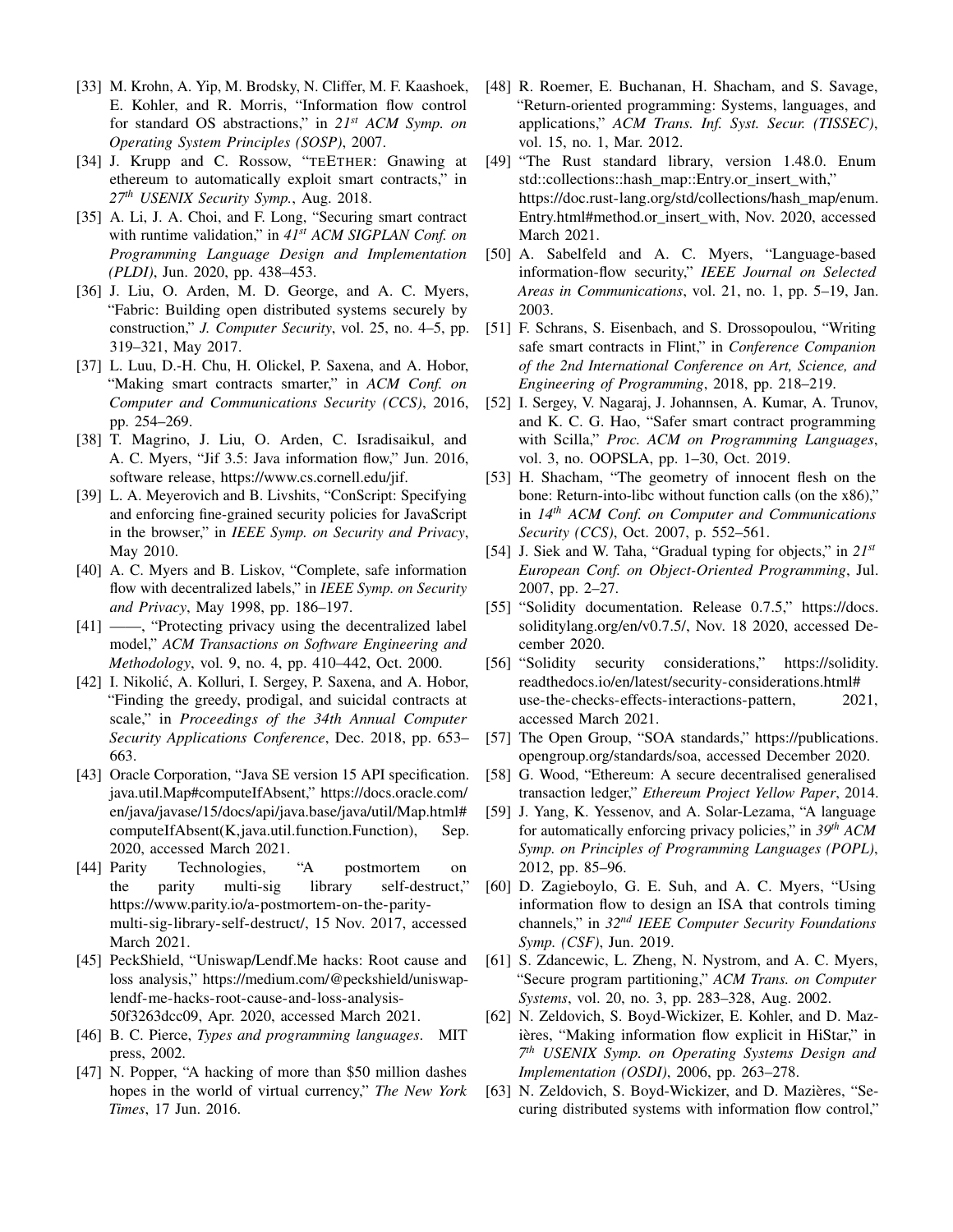in *5 th USENIX Symp. on Networked Systems Design and Implementation (NSDI)*, 2008, pp. 293–308.

- <span id="page-16-6"></span>[64] D. Zhang, A. C. Myers, D. Vytiniotis, and S. Peyton Jones, "SHErrLoc: A static holistic error locator," *ACM Trans. on Programming Languages and Systems*, vol. 39, no. 4, p. 18, Aug. 2017.
- <span id="page-16-0"></span>[65] F. Zhang, E. Cecchetti, K. Croman, A. Juels, and E. Shi, "Town Crier: An authenticated data feed for smart contracts," in *23rd ACM Conf. on Computer and Communications Security (CCS)*, ser. CCS '16. New York, NY, USA: ACM, 2016, pp. 270–282.
- <span id="page-16-1"></span>[66] L. Zheng and A. C. Myers, "End-to-end availability policies and noninterference," in *18th IEEE Computer Security Foundations Workshop (CSFW)*, Jun. 2005, pp. 272–286.
- <span id="page-16-2"></span>[67] L. Zheng, S. Chong, A. C. Myers, and S. Zdancewic, "Using replication and partitioning to build secure distributed systems," in *IEEE Symp. on Security and Privacy*, May 2003, pp. 236–250.

## <span id="page-16-4"></span>APPENDIX A FULL SERIF RULES

The full operational semantics for SeRIF are given in Figure [9](#page-16-3) and the full typing rules are given in Figure [10.](#page-17-0)

# <span id="page-16-5"></span>APPENDIX B LOCATION–NAME ISOMORPHISM

The [E-R](#page-6-1)EF operational semantic rule allows for selection of any unmapped location name when creating a new location. This makes the SeRIF operational semantics nondeterministic in its choice of location names. However, this is the only source of nondeterminism in the semantics. That is, for any pair of statement-heap pairs that are equivalent up to location names, if one steps, then the other steps and the results are again equivalent up to location names.

To reason about these differences, we define an equivalence relation that relates statements and heaps that differ only in their location names. Formally, we define a location name permutation  $\theta$  as an injective map from locations to locations. We extend it to values by permuting location names, recursively permuting constructor arguments of objects, and leaving other values unmodified. We further extend it to statements by recursively applying to each sub-statement and to heaps as follows.

$$
\theta(\sigma)(\iota) \triangleq (\theta(v), \tau)
$$
 where  $\sigma(\theta^{-1}(\iota)) = (v, \tau)$ 

This permutation supports the requisite equivalence relation.

**Definition 10** (Location–name isomorphism). Statements  $s_1$ and  $s_2$  are *location–name isomorphic*, denoted  $s_1 \simeq s_2$ , if there exists some  $\theta$  such that  $s_1 = \theta(s_2)$ . Similarly, for heaps  $\sigma_1$  and  $\sigma_2$ ,  $\sigma_1 \simeq \sigma_2 \iff \exists \theta \ldotp \sigma_1 = \theta(\sigma_2)$ .

We write  $(s_1, \sigma_1) \simeq (s_2, \sigma_2)$  to mean there is a  $\theta$  such that  $(s_1, \sigma_1) = (\theta(s_2), \theta(\sigma_2))$  and similarly for  $(s_1, \mathcal{C}_1) \simeq (s_2, \mathcal{C}_2)$ .

$$
\begin{array}{c}\n\langle s | C \rangle \longrightarrow \langle s' | C' \rangle \\
\hline\n\langle E[s] | C \rangle \longrightarrow \langle E[s'] | C' \rangle\n\end{array}
$$

$$
[{\rm E\text{-}LET}]
$$

$$
\mathbf{F} = \mathbf{F} \mathbf{F} \mathbf{T} \mathbf{T}
$$

<span id="page-16-3"></span> $[E-E]$ 

[E-IFT] 
$$
\frac{\langle \text{if} \{pc\} \text{ true then } e_1 \text{ else } e_2 \mid C \rangle \longrightarrow \langle e_1 \text{ at-pc } pc \mid C \rangle}{\langle \text{if} \{pc\} \text{ true then } e_1 \text{ else } e_2 \mid C \rangle \longrightarrow \langle e_1 \text{ at-pc } pc \mid C \rangle}
$$

 $\overline{\langle \text{let } x = v \text{ in } e \mid \mathcal{C} \rangle \longrightarrow \langle e[x \mapsto v] \mid \mathcal{C} \rangle}$ 

$$
\text{[E-IFF]} \qquad \frac{}{\langle \text{if} \{ \text{pc} \} \text{ false then } e_1 \text{ else } e_2 \mid \mathcal{C} \rangle \longrightarrow \langle e_2 \text{ at-pc } \text{pc} \mid \mathcal{C} \rangle}
$$

$$
[E-ATPC] \qquad \qquad \frac{}{\langle v \text{ at-pc } pc \mid C \rangle \longrightarrow \langle v \mid C \rangle}
$$

$$
\text{[E-REF]} \quad \ \frac{\iota \notin \text{dom}(\sigma) \quad \ \ \Sigma_{\sigma} \vdash v : \tau \quad \ \ \mathcal{M} = \mathcal{M}', \ell_m \quad \ \ \ell_m \lhd \tau}{\langle \text{ref } v \ \tau \mid \mathcal{C} \rangle \longrightarrow \langle \iota \mid \mathcal{C}[\sigma[\iota \mapsto (v,\tau)]/\sigma] \rangle}
$$

[E-DEREF]

$$
f_{\rm{max}}
$$

$$
\text{[E-ASSIGN]} \quad \frac{\Sigma_{\sigma}(\iota) = \tau \quad \Sigma_{\sigma} \vdash v : \tau \quad \mathcal{M} = \mathcal{M}', \ell_m \quad \ell_m \triangleleft \tau}{\langle \iota := v | \mathcal{C} \rangle \longrightarrow \langle () | \mathcal{C}[\sigma[\iota \mapsto (v, \tau)] / \sigma] \rangle}
$$

$$
[E-CAST]
$$

 $[E]$ 

$$
mbody(C, m) = (\ell_m, \overline{x}, \overline{\tau_a}, pc_1 \gg pc_2, e, \tau)
$$
  

$$
\mathcal{M} = \mathcal{M}', \ell'_m \qquad \ell'_m \Rightarrow pc_1 \qquad \bigwedge (pc_1 \Rightarrow pc_2 \vee \ell)
$$

 $\overline{\langle \text{new } C(\overline{v}), f_i | \mathcal{C} \rangle} \longrightarrow \langle v_i | \mathcal{C} \rangle$ 

 $D \langle C \rangle$  $\langle (C)(\mathsf{new}\ D(\overline{v})) \mid \mathcal{C} \rangle \longrightarrow \langle \mathsf{new}\ D(\overline{v}) \mid \mathcal{C} \rangle$ 

 $\sigma(\iota)=(v,\tau)$  $\langle !\iota | \mathcal{C} \rangle \longrightarrow \langle v | \mathcal{C} \rangle$ 

$$
\begin{array}{ccc} [\text{E-CALL}] & \frac{\Sigma_{\sigma} \vdash \overline{w} : \overline{\tau_a} & e' = e[\overline{x} \mapsto \overline{w}, \text{this} \mapsto \text{new } C(\overline{v})]}{\langle \text{new } C(\overline{v}) . m(\overline{w}) \mid \mathcal{C} \rangle} \\ & \longrightarrow \langle \text{return}_{\tau} \ (e' \text{ at-pc } pc_2) \mid \mathcal{C}[\mathcal{M}, \ell_m/\mathcal{M}] \rangle \end{array}
$$

$$
\begin{array}{cc} \textit{mbody}(C,m) = (\ell_m, \overline{x}, \overline{\tau_a}, pc_1 \gg pc_2, e, \tau) \\ \mathcal{M} = \mathcal{M}', \ell'_m & \ell'_m \Rightarrow pc_1 & \ell_{\mathcal{A}} \Rightarrow pc_2 \\ \textit{[E-CALLATK]} & \sum_{\sigma} \vdash \overline{w} : \overline{\tau_a} & e' = e[\overline{x} \mapsto \overline{w}, \textit{this} \mapsto \textit{new} \ C(\overline{v})] \\ \langle \textit{new} \ C(\overline{v}), m(\overline{w}) \mid \mathcal{C} \rangle \end{array}
$$

$$
\begin{aligned}\n\langle \text{return}_{\tau} (e^{f} \text{ at-pc } pc_{2}) | C[M, \ell_{m}/M] \rangle \\
\longrightarrow \langle \text{return}_{\tau} (e^{f} \text{ at-pc } pc_{2}) | C[M, \ell_{m}/M] \rangle \\
\end{aligned}
$$

[E-RETURN]

$$
[E\text{-}Lock]
$$
\n
$$
\frac{}{\langle \text{lock } \ell \text{ in } e \mid \mathcal{C} \rangle \longrightarrow \langle e \text{ with-lock } \ell \mid \mathcal{C}[L, \ell/L] \rangle}
$$

$$
[E\text{-}\text{Unlock}]
$$

[E-IGNORELOCKS]

$$
\overline{\langle v \text{ with-lock } \ell \mid \mathcal{C} \rangle \longrightarrow \langle v \mid \mathcal{C}[L'/L] \rangle}
$$

$$
[E\text{-}\text{ENDORSE}] \qquad \qquad \frac{\text{(endorse } v \text{ from } \ell' \text{ to } \ell \mid C} \longrightarrow
$$

 $\overline{\langle$ ignore-locks-in  $v \mid \mathcal{C} \rangle \longrightarrow \langle v \mid \mathcal{C} \rangle$ 

 $\overline{\langle v | C \rangle}$ 

 $\langle \text{return}_{\tau} v \mid \mathcal{C} \rangle \longrightarrow \langle v \mid \mathcal{C}[\mathcal{M}'/\mathcal{M}] \rangle$ 

 $L = L', \ell$ 

Fig. 9. Full small-step operational semantics for SeRIF.

$$
f_{\rm{max}}
$$

$$
[E\text{-}\mathbf{C}\mathbf{A}\mathbf{S}\mathbf{T}]
$$

$$
\text{-}\mathbf{F}\text{[ELD]}
$$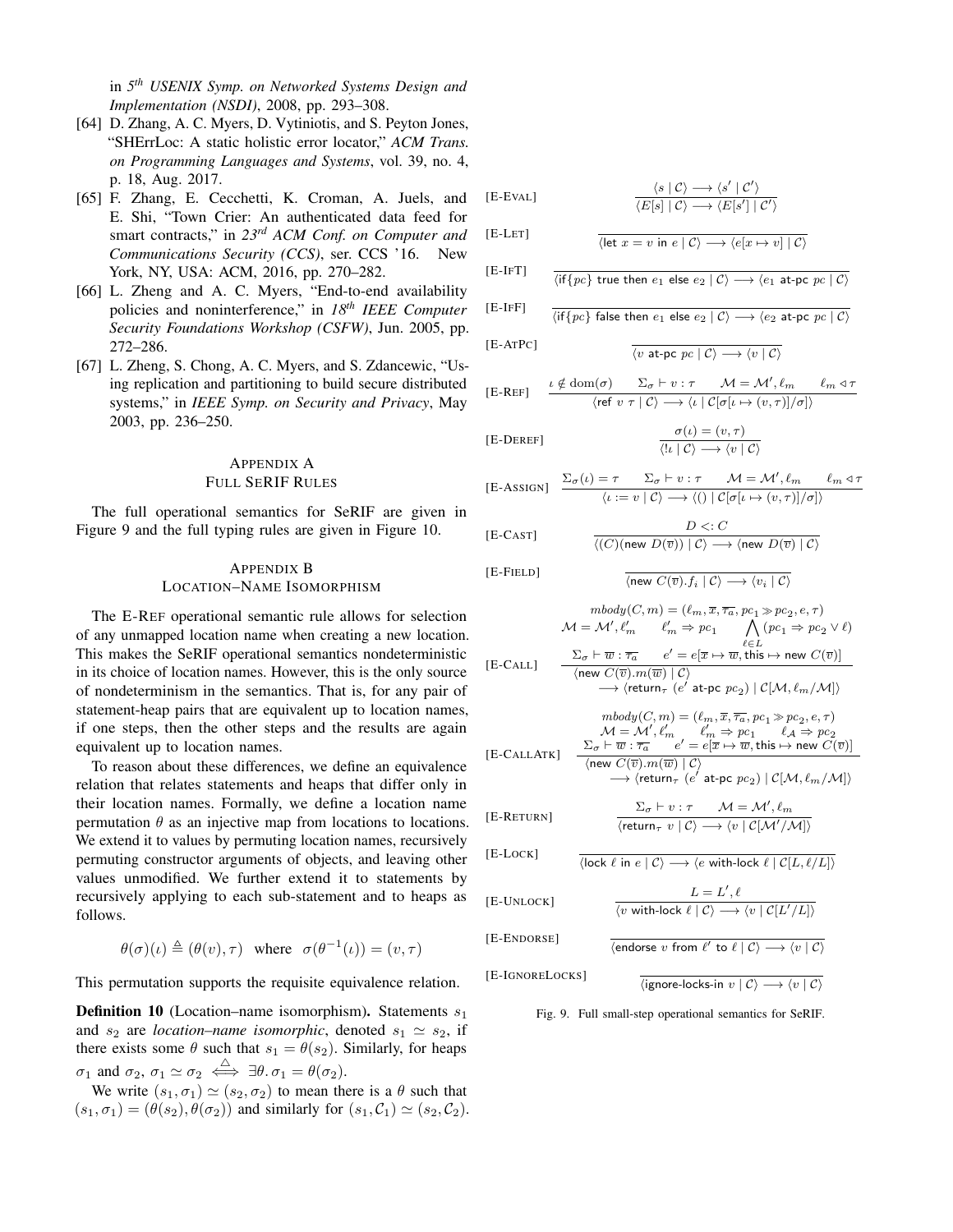<span id="page-17-0"></span>

| <b>Value Typing</b>                                                                                                                                                                                                                                                                                                                                                                                                                                                                                                                                                                                                                                                                                                                                                                                                                                             |                                                       |                                                                                                                                                                                                                                                                                                                                                                                                                                                                                                                                                                                                                                                                                                                                                                                                                                                                                                                                                                                                                                                                                                                                                                                  |                                                           |                                                                                    |  |                                                                                                                                                                                                                                                                                                                                                                                                                                                                                                                                                                                                                                                                                                                                                                                                                                                                                                                                                                                                                                                                                         |  |
|-----------------------------------------------------------------------------------------------------------------------------------------------------------------------------------------------------------------------------------------------------------------------------------------------------------------------------------------------------------------------------------------------------------------------------------------------------------------------------------------------------------------------------------------------------------------------------------------------------------------------------------------------------------------------------------------------------------------------------------------------------------------------------------------------------------------------------------------------------------------|-------------------------------------------------------|----------------------------------------------------------------------------------------------------------------------------------------------------------------------------------------------------------------------------------------------------------------------------------------------------------------------------------------------------------------------------------------------------------------------------------------------------------------------------------------------------------------------------------------------------------------------------------------------------------------------------------------------------------------------------------------------------------------------------------------------------------------------------------------------------------------------------------------------------------------------------------------------------------------------------------------------------------------------------------------------------------------------------------------------------------------------------------------------------------------------------------------------------------------------------------|-----------------------------------------------------------|------------------------------------------------------------------------------------|--|-----------------------------------------------------------------------------------------------------------------------------------------------------------------------------------------------------------------------------------------------------------------------------------------------------------------------------------------------------------------------------------------------------------------------------------------------------------------------------------------------------------------------------------------------------------------------------------------------------------------------------------------------------------------------------------------------------------------------------------------------------------------------------------------------------------------------------------------------------------------------------------------------------------------------------------------------------------------------------------------------------------------------------------------------------------------------------------------|--|
|                                                                                                                                                                                                                                                                                                                                                                                                                                                                                                                                                                                                                                                                                                                                                                                                                                                                 |                                                       | [VAR] $\frac{\Gamma(x) = \tau}{\Sigma; \Gamma \vdash x : \tau}$ [UNIT] $\frac{}{\Sigma; \Gamma \vdash (\ ) : \mathsf{unit}^\ell}$ [TRUE] $\frac{}{\Sigma; \Gamma \vdash \mathsf{true} : \mathsf{bool}^\ell}$                                                                                                                                                                                                                                                                                                                                                                                                                                                                                                                                                                                                                                                                                                                                                                                                                                                                                                                                                                     |                                                           |                                                                                    |  | [FALSE] $\frac{\sum_{;\Gamma \text{ is false}}}{\sum_{;\Gamma \text{ is false}}$                                                                                                                                                                                                                                                                                                                                                                                                                                                                                                                                                                                                                                                                                                                                                                                                                                                                                                                                                                                                        |  |
| $fields(C) = \overline{f} : \overline{\tau}$                                                                                                                                                                                                                                                                                                                                                                                                                                                                                                                                                                                                                                                                                                                                                                                                                    |                                                       | [NEW] $\frac{\Sigma; \hat{\Gamma} \models \bar{v} : \bar{\tau}}{\Sigma; \Gamma \vdash \text{new } C(\bar{v}) : C^{\ell}}$ [Loc] $\frac{\Sigma(\iota) = \tau}{\Sigma; \Gamma \vdash \iota : (\text{ref } \tau)^{\ell}}$                                                                                                                                                                                                                                                                                                                                                                                                                                                                                                                                                                                                                                                                                                                                                                                                                                                                                                                                                           |                                                           | [NULL] $\frac{}{\Sigma; \Gamma \vdash \mathsf{null} : (\mathsf{ref} \ \tau)^\ell}$ |  | $[\textsc{SubtypeV}] \; \frac{\Sigma; \Gamma \vdash v : \tau' \qquad \tau' <: \tau}{\Sigma; \Gamma \vdash v : \tau}$                                                                                                                                                                                                                                                                                                                                                                                                                                                                                                                                                                                                                                                                                                                                                                                                                                                                                                                                                                    |  |
| <b>Core Expression Typing</b>                                                                                                                                                                                                                                                                                                                                                                                                                                                                                                                                                                                                                                                                                                                                                                                                                                   |                                                       |                                                                                                                                                                                                                                                                                                                                                                                                                                                                                                                                                                                                                                                                                                                                                                                                                                                                                                                                                                                                                                                                                                                                                                                  |                                                           |                                                                                    |  |                                                                                                                                                                                                                                                                                                                                                                                                                                                                                                                                                                                                                                                                                                                                                                                                                                                                                                                                                                                                                                                                                         |  |
| [VAL] $\frac{\Sigma; \Gamma \vdash v : \tau}{\Sigma; \Gamma; pc; \lambda_1 \vdash v : \tau \dashv \lambda_0}$                                                                                                                                                                                                                                                                                                                                                                                                                                                                                                                                                                                                                                                                                                                                                   |                                                       |                                                                                                                                                                                                                                                                                                                                                                                                                                                                                                                                                                                                                                                                                                                                                                                                                                                                                                                                                                                                                                                                                                                                                                                  |                                                           |                                                                                    |  | [ENDORSE] $\frac{\Sigma; \Gamma \vdash v : t^{\ell'}}{\Sigma; \Gamma; \ell; \lambda_{\mathfrak{l}} \vdash \text{endorse } v \text{ from } \ell' \text{ to } \ell : t^{\ell} \dashv \lambda_{0}}$ [CAST] $\frac{\Sigma; \Gamma \vdash v : D^{\ell}}{\Sigma; \Gamma; pc; \lambda_{\mathfrak{l}} \vdash (C)v : C^{\ell} \dashv \lambda_{0}}$                                                                                                                                                                                                                                                                                                                                                                                                                                                                                                                                                                                                                                                                                                                                               |  |
|                                                                                                                                                                                                                                                                                                                                                                                                                                                                                                                                                                                                                                                                                                                                                                                                                                                                 |                                                       | $mtype(C, m) = \overline{\tau_a} \xrightarrow{pc_1 \gg pc_2; \lambda_0} \tau_0$                                                                                                                                                                                                                                                                                                                                                                                                                                                                                                                                                                                                                                                                                                                                                                                                                                                                                                                                                                                                                                                                                                  |                                                           |                                                                                    |  | $\begin{array}{llll} &\text{mtype}(C,m)=\tau_a\stackrel{\text{def}}{\overbrace{F_1\cap P_1}}\tau_0\\ &\text{E};\Gamma\vdash v:C^\ell&\Sigma;\Gamma\vdash v:C^\ell&\Sigma;\Gamma\vdash\overline{v_a}:\overline{\tau_a}&\Sigma;\Gamma\vdash v:\text{bool}^\ell&\ell\Rightarrow pc&\ell\triangleleft\tau\\ &\text{fields}(C)=\overline{f}:\overline{\tau}&\ell\Rightarrow pc_1&pc_1\Rightarrow pc_2\vee\lambda_1&\Sigma;\Gamma;pc;\lambda_\text{I}\vdash e_1:\tau\dashv\lambda_0\\ &\tau_i<:\tau&\ell\triangleleft\tau&\tau&\tau_$                                                                                                                                                                                                                                                                                                                                                                                                                                                                                                                                                         |  |
|                                                                                                                                                                                                                                                                                                                                                                                                                                                                                                                                                                                                                                                                                                                                                                                                                                                                 |                                                       |                                                                                                                                                                                                                                                                                                                                                                                                                                                                                                                                                                                                                                                                                                                                                                                                                                                                                                                                                                                                                                                                                                                                                                                  | $\Sigma$ ; $\Gamma \vdash v : (\text{ref } \tau')^{\ell}$ |                                                                                    |  | $[REF] \begin{tabular}{ll} \multicolumn{3}{l}{{\small \begin{tabular}{l c}c@{}} \multicolumn{3}{c}{ $\Sigma$;} $\Gamma$ & $\upsilon$ : $\left(\mbox{ref }\tau'\right)^{\ell}$ & $\Sigma$;} $\Gamma$ & $\upsilon$ : $\left(\mbox{ref }\tau'\right)^{\ell}$ & $\Sigma$;} $\Gamma$ & $\upsilon$ : $\left(\mbox{ref }\tau\right)^{\ell}$ \\ $\Sigma$;} $\Gamma$; $\upsilon$ : $\tau$ & $\upsilon$ & $\tau'$ & $\varsigma$ : $\tau$ & $\ell\lhd\tau$ & $\Sigma$; $\Gamma$ & $\upsilon$ : $\upsilon$ : $\tau$ & $\ell\lhd\tau$ \\ $\Sigma$;} $\Gamma$; $\upsilon$$                                                                                                                                                                                                                                                                                                                                                                                                                                                                                                                            |  |
| $\Sigma; \Gamma; pc'; \lambda'_I \vdash e : \tau' \dashv \lambda'_0$<br>$\tau' \lt : \tau \quad pc \Rightarrow pc'$<br>$\begin{array}{llll} \Sigma ; \Gamma ; pc ; \lambda _{\rm I}^{\prime } \vdash e : \tau \dashv \lambda _{\rm O}^{\prime } & \Sigma ; \Gamma ; pc ; \lambda _{\rm I} \vdash e_1 : \tau _1 \dashv \lambda _{\rm O}^{\prime } & \lambda _{\rm O}^{\prime } \Rightarrow \lambda _{\rm I} \\ \text{[Lock]} $\frac{\lambda _{\rm I}^{\prime } \wedge \ell \Rightarrow \lambda _{\rm I}}{\Sigma ; \Gamma ; pc ; \lambda _{\rm I} \vdash {\rm lock} \; \ell \; \text{in} \; e : \tau \dashv \lambda _{\rm O}} & \text{[LET]} $\frac{\Sigma ; \Gamma ; pc ; \lambda _{\rm I} \vdash$<br>[VARIANCE] $\frac{\lambda'_1 \Rightarrow \lambda_1 \qquad \lambda'_0 \Rightarrow \lambda_0}{\sum: \Gamma; pc; \lambda_1 \vdash e : \tau \dashv \lambda_0}$ |                                                       |                                                                                                                                                                                                                                                                                                                                                                                                                                                                                                                                                                                                                                                                                                                                                                                                                                                                                                                                                                                                                                                                                                                                                                                  |                                                           |                                                                                    |  |                                                                                                                                                                                                                                                                                                                                                                                                                                                                                                                                                                                                                                                                                                                                                                                                                                                                                                                                                                                                                                                                                         |  |
| <b>Tracking Statement Typing</b>                                                                                                                                                                                                                                                                                                                                                                                                                                                                                                                                                                                                                                                                                                                                                                                                                                |                                                       |                                                                                                                                                                                                                                                                                                                                                                                                                                                                                                                                                                                                                                                                                                                                                                                                                                                                                                                                                                                                                                                                                                                                                                                  |                                                           |                                                                                    |  |                                                                                                                                                                                                                                                                                                                                                                                                                                                                                                                                                                                                                                                                                                                                                                                                                                                                                                                                                                                                                                                                                         |  |
| Tracking Statement Typing<br>$\Sigma; \Gamma; pc; \lambda'_1 \vdash s : \tau \dashv \lambda'_0$<br>$\Omega; \Gamma; pc; \lambda_1 \vdash s : \tau \dashv \lambda_0$<br>$\Omega; \Gamma; pc; \lambda_1 \vdash s : \tau \dashv \lambda_0$<br>$\Omega; \Gamma; pc; \lambda_1 \vdash s : \tau \dashv \lambda_0$<br>$\Omega; \Gamma; pc; \lambda_1 \vdash s : \tau \dashv \lambda_0$<br>$\Omega; \Gamma; pc; \lambda_1 \vdash s : \tau \dashv \lambda_0$<br>$\Omega; \Gamma; pc; \lambda_1 \$                                                                                                                                                                                                                                                                                                                                                                        |                                                       |                                                                                                                                                                                                                                                                                                                                                                                                                                                                                                                                                                                                                                                                                                                                                                                                                                                                                                                                                                                                                                                                                                                                                                                  |                                                           |                                                                                    |  |                                                                                                                                                                                                                                                                                                                                                                                                                                                                                                                                                                                                                                                                                                                                                                                                                                                                                                                                                                                                                                                                                         |  |
| <b>Attacker-Model Expression Typing</b><br>[IGNORELOCKS] $\frac{\Sigma; \Gamma; pc; \lambda'_1 \vdash e : \tau \dashv \lambda'_0}{\Sigma; \Gamma; pc; \lambda_1 \vdash \text{ignore-locks-in } e : \tau \dashv \lambda_0}$                                                                                                                                                                                                                                                                                                                                                                                                                                                                                                                                                                                                                                      |                                                       |                                                                                                                                                                                                                                                                                                                                                                                                                                                                                                                                                                                                                                                                                                                                                                                                                                                                                                                                                                                                                                                                                                                                                                                  |                                                           |                                                                                    |  |                                                                                                                                                                                                                                                                                                                                                                                                                                                                                                                                                                                                                                                                                                                                                                                                                                                                                                                                                                                                                                                                                         |  |
| <b>Class Typing</b>                                                                                                                                                                                                                                                                                                                                                                                                                                                                                                                                                                                                                                                                                                                                                                                                                                             |                                                       |                                                                                                                                                                                                                                                                                                                                                                                                                                                                                                                                                                                                                                                                                                                                                                                                                                                                                                                                                                                                                                                                                                                                                                                  |                                                           | <b>Lookup Functions</b>                                                            |  |                                                                                                                                                                                                                                                                                                                                                                                                                                                                                                                                                                                                                                                                                                                                                                                                                                                                                                                                                                                                                                                                                         |  |
| $[$ METHOD-OK $]$ -<br>$[CT-OK]$ -                                                                                                                                                                                                                                                                                                                                                                                                                                                                                                                                                                                                                                                                                                                                                                                                                              |                                                       | $\lambda_{\rm I} \Rightarrow pc_2 \qquad \ell_C \Rightarrow pc_2 \qquad \lambda_{\rm I} \vee \lambda'_0 \Rightarrow \lambda_0 \qquad pc_1 \triangleleft \overline{\tau_a}$<br>$\Sigma; \overline{x}:\overline{\tau_a},$ this: $C^{pc_2};$ $pc_2;$ $\lambda_{\rm I}\vdash e:\tau\dashv\lambda'_0$<br>$CT(C)$ = class $C[\ell_C]$ extends $D\{\cdots\}$<br>$\mathit{can-override}(D, m, \overline{\tau_a} \xrightarrow{pc_1 \gg pc_2; \lambda_0} \tau)$<br>$\overline{\Sigma \vdash \tau \; m\{pc_1\gg pc_2; \lambda_\text{O}\}(\overline{x}:\overline{\tau_a})\; \{e\}}$ ok in $C$<br>$fields(D) = \overline{q} : \overline{\tau_q}$<br>$K=C(\overline{g}\,{:}\,\overline{\tau_g}\,{:}\,\overline{f}\,{:}\,\overline{\tau_f})$ {super( $\overline{g}$ ); this. $\overline{f}=\overline{f}$ }<br>$\Sigma \vdash \overline{M}$ ok in $C$<br>[CLASS-OK] $\frac{\Sigma \vdash M \text{ ok in } C}{\Sigma \vdash \text{class } C[\ell_C] \text{ extends } D \{\overline{f} : \overline{\tau_f} ; K ; \overline{M}\}}$ ok<br>C referenced in any type $\implies C \in \text{dom}(CT)$<br>$\forall C \in \text{dom}(CT)$ . $\Sigma \vdash CT(C)$ ok<br>$\overline{\Sigma \vdash C T}$ ok |                                                           |                                                                                    |  | $CT(C)$ = class $C[\ell_C]$ extends $D\{\overline{f}:\overline{\tau_f}:K;\overline{M}\}$<br>$fields(D) = \overline{g} : \overline{\tau_q}$<br>$\overline{fields}(C) = \overline{g} : \overline{\tau_q} : \overline{f} : \overline{\tau_f}$<br>$CT(C)$ = class $C[\ell_C]$ extends $D\{\overline{f}:\overline{\tau_f}:K;\overline{M}\}$<br>$\tau m\{pc_1\gg pc_2; \lambda_0\}(\overline{x}:\overline{\tau_a}) \{e\} \in \overline{M}$<br>$\begin{array}{c} mtype(C,m)=\overline{\tau_{a}}\xrightarrow{pc_{1}\gg pc_{2};\lambda_{0}}\tau\\ mbody(C,m)=(\ell_{C},\overline{x},\overline{\tau_{a}},pc_{1}\gg pc_{2},e,\tau) \end{array}$<br>$CT(C) = \text{class } C[\ell_C] \text{ extends } D \{ \overline{f} : \overline{\tau_f} ; K; \overline{M} \}$<br>$m$ not defined in $\overline{M}$<br>$mtype(C, m) = mtype(D, m)$<br>$mbody(C, m) = mbody(D, m)$<br>$(D,m) \in \text{dom}(\textit{mtype}) \implies \textit{mtype}(D,m) = \overline{\tau_a} \xrightarrow{pc_1 \gg pc_2; \lambda_0} \tau$<br>can-override $(D, m, \overline{\tau_a} \xrightarrow{pc_1 \gg pc_2; \lambda_0} \tau)$ |  |
| <b>Protection</b>                                                                                                                                                                                                                                                                                                                                                                                                                                                                                                                                                                                                                                                                                                                                                                                                                                               | Subtyping                                             |                                                                                                                                                                                                                                                                                                                                                                                                                                                                                                                                                                                                                                                                                                                                                                                                                                                                                                                                                                                                                                                                                                                                                                                  |                                                           |                                                                                    |  | <b>Heap Typing</b>                                                                                                                                                                                                                                                                                                                                                                                                                                                                                                                                                                                                                                                                                                                                                                                                                                                                                                                                                                                                                                                                      |  |
| $\frac{\ell \Rightarrow \ell'}{\ell \triangleleft t^{\ell'}}$                                                                                                                                                                                                                                                                                                                                                                                                                                                                                                                                                                                                                                                                                                                                                                                                   | $\frac{\ell \Rightarrow \ell'}{t^{\ell} < t^{\ell'}}$ | $\frac{CT(C)=\text{class }C[\ell_C] \text{ extends }D \ \{\cdots\}}{C^{\ell} <: D^{\ell}}$                                                                                                                                                                                                                                                                                                                                                                                                                                                                                                                                                                                                                                                                                                                                                                                                                                                                                                                                                                                                                                                                                       |                                                           | $\frac{\tau_1 <: \tau_2 \quad \tau_2 <: \tau_3}{\tau_1 <: \tau_3}$                 |  | $\begin{array}{c} \sigma(\iota)=(v,\tau) \implies \Sigma_{\sigma}\vdash v:\tau\\ \vdash \sigma \text{ wt} \end{array}$                                                                                                                                                                                                                                                                                                                                                                                                                                                                                                                                                                                                                                                                                                                                                                                                                                                                                                                                                                  |  |

Fig. 10. Full typing rules for SeRIF.